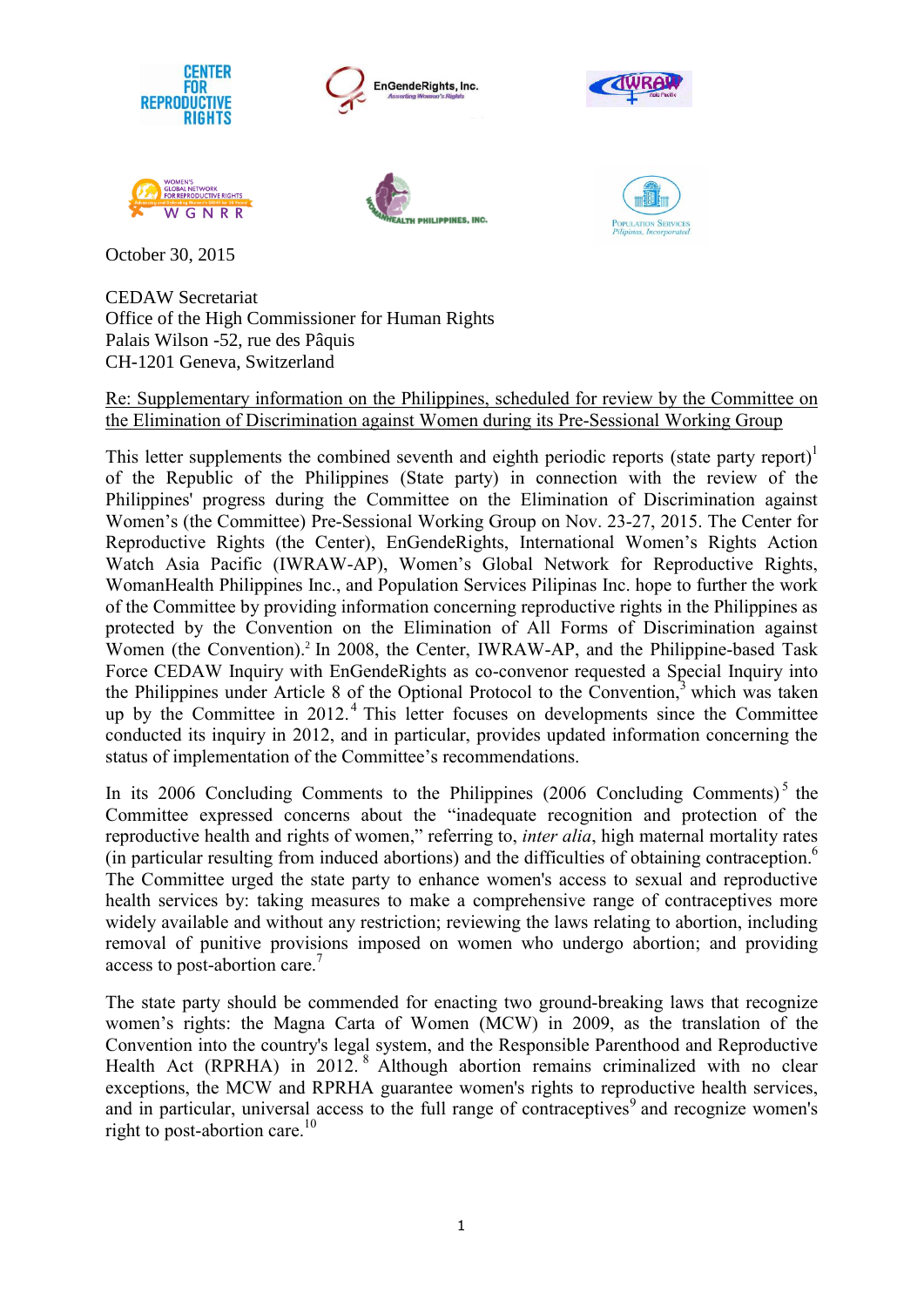Notwithstanding these developments, women in the Philippines still face significant inequality and discrimination in accessing reproductive health information and services. Following the inquiry in 2012, the Committee found that the implementation of Executive Order 003 (EO  $(003)^{11}$  and Executive Order 030 (EO 030)<sup>12</sup> in the City of Manila amounted to grave and systematic violations of Article 12, read alone and in conjunction with Article 2(c), (d), and (f), with Article (5) and with Article 10(h), and Article 16(1)(e) of the Convention, <sup>13</sup> i.e. in relation to access to contraceptive services,  $14$  abortion,  $15$  post-abortion care,  $16$  and effective legal remedies for violations of women's basic human rights.<sup>17</sup> Since only women can experience pregnancy and they have distinct health concerns, the Committee also observed that the lack of access to reproductive health services reinforces "stereotyped images of women's primary role as child bearers and child rearers"<sup>18</sup> and disproportionately affects women's health and lives, making access to reproductive health services an issue of substantive equality.<sup>19</sup> As per the procedural rules established under Article 8 of the Optional Protocol to the Convention, the state party was informed of the Committee's inquiry findings prior to the publication of an official summary (Inquiry Report), yet the state party has provided no official response.

Ongoing legal, policy, and implementation barriers reflect the continued failure of the state party to prioritize the elimination of discrimination against women and address grave and systematic violations of women's rights. The undersigned organizations would like to draw the Committee's attention to four interrelated areas of concern regarding women's reproductive rights in the Philippines: (1) the lack of access to contraceptive information and services, (2) continued criminalization of abortion, (3) lack of access to quality post-abortion care, and (4) absence of effective judicial remedies. The letter concludes with suggested questions and issues to be raised in the Committee's List of Issues. This letter reflects testimonies and analysis published by the Center in its reports, *Imposing Misery: The Impact of Manila's Contraception Ban on Women and Families* and *Forsaken Lives: The Harmful Impact of the Philippine Criminal Abortion Ban* (submitted previously to the Committee during prior periodic reviews and in support of the inquiry request), and a fact sheet on the Committee's Inquiry Report, *Accountability for Discrimination Against Women in the Philippines: Key Findings and Recommendations from the CEDAW Committee's Special Inquiry on Reproductive Rights* (available at http://tinyurl.com/PhilippineCEDAWinquiry). 20

### **I. Access to Contraceptive Information and Services (Arts. 2(c), (d), (f), 5, 10(h), 12, 16)**

As recognised by the Committee, women in the Philippines face multiple barriers to accessing the full range of modern contraception, which often contributes to potentially life-threatening consequences.<sup>21</sup> In finding violations of the rights under Article 12, read in conjunction with Article 10(h), which requires states parties to provide access to health-related education without discrimination, the Committee noted that unplanned and unwanted pregnancies, unsafe abortions, unnecessary and preventable deaths, and women's growing exposure to HIV and other sexually transmitted infections are direct consequences of the state party's failure to provide the full range of sexual and reproductive health services.<sup>22</sup>

The state party's 2013 National Demographic and Health Survey, which was released after the Committee's inquiry visit, indicates that three in every ten pregnancies are unplanned or mistimed.<sup>23</sup> The actual fertility rate is 27% higher than wanted fertility.<sup>24</sup> Furthermore, the past decade shows only a slight improvement in the contraceptive prevalence rate and in its 2014 progress report on the Millennium Development Goals, the state party was not on track to meet Target 5 on improving maternal health.<sup>25</sup> The unmet need for family planning has stagnated and even increased marginally among currently married women from  $17\%$  in  $2003^{26}$  to  $18\%$  in  $2013<sup>27</sup>$  As acknowledged in the state party report,<sup>28</sup> teenage pregnancies are also increasing,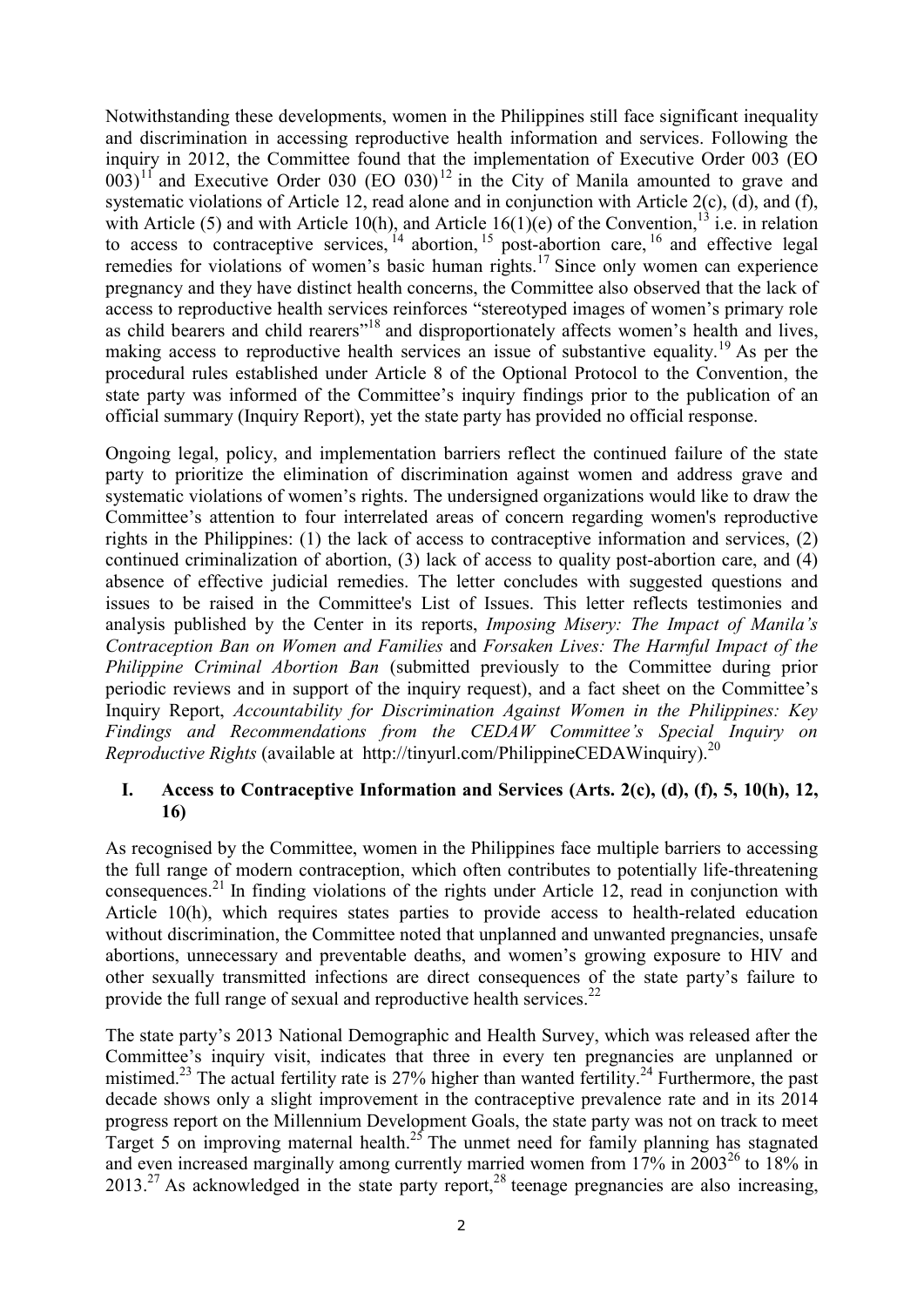more than doubling in the period 2002 to 2013.<sup>29</sup> In particular, the number of adolescents who have begun childbearing in the National Capital Region, where the City of Manila is located, has also increased from 18% in 2008 to 24% in 2013.<sup>30</sup> As pointed out by the Committee, the worst affected section of the population is women of limited or no financial means who are being driven further into poverty as a result of being deprived of the opportunity to control the number and spacing of children. $31$ 

Prior to the inquiry, the Committee had expressed concern about women's restricted access to contraceptive information and services. In its 2006 Concluding Comments, the Committee called on the state party "[to make] a comprehensive range of contraceptives more widely available and without any restriction and by increasing knowledge and awareness about family planning."<sup>32</sup> The Committee urged the state party to "give priority attention to the situation of adolescents and [to] provide sex education, targeted at girls and boys, with special attention to the prevention of early pregnancies and sexually transmitted diseases."<sup>33</sup>

### *a. Local laws and policies effectively banning modern contraceptives*

As noted in the introduction, the Committee has found that local laws such as EO 003 and EO 030 in the City of Manila effectively created a "ban on modern methods of contraception in all public health facilities run by the Manila local government"<sup>34</sup> amounting to "grave and systematic" violations of the Convention.<sup>35</sup> The Committee called on the state party to ensure that EO 003 and EO 030 are "officially revoked"<sup>36</sup> and to "address the unmet need for contraception, especially in the City of Manila."<sup>37</sup> As the Committee has pointed out, decentralization should not be permitted to allow violations of women's rights<sup>38</sup> and has recommended that effective oversight mechanisms be established to ensure the accountability of local government units (LGUs).<sup>39</sup>

Since the Committee's inquiry, the City of Manila, and the state party more generally, have not addressed these clear violations. <sup>40</sup> The legal status of EO 003 and EO 030 has not been clarified and the Philippine courts have refused to revoke the orders thus undermining the Committee's recommendations. In 2014, after significant delays and procedural irregularities, the Regional Trial Court of Manila dismissed *Osil v Office of the Mayor of the City of Manila*  (*Osil* case), a lawsuit brought by residents of Manila seeking to overturn EO 003<sup>41</sup> (please see p. 8 for more information on this case in the context of lack of access to judicial remedies).

The state party's continued lack of oversight of LGUs is especially problematic because, as indicated in the state party report, $42$  at least 30 LGUs in the Philippines have already adopted reproductive health measures, some of which are also restrictive of and incompatible with women's reproductive rights. Most notably, since the inquiry visit and despite the protections of the RPRHA, Sorsogon City enacted an executive order declaring the city as pro-life<sup>43</sup> and similar to the EOs in Manila, this measure has resulted in a *de facto* ban of modern methods of contraception in all public health centers.<sup>44</sup> Indeed, there is still no publicly available information on the creation of a monitoring system by the state party to ensure that local laws and policies do not violate national laws and international human rights standards.

### *b. Actions undermining the guarantees in the MCW and RPRHA*

The Committee's Inquiry Report notes the government's "serious lapse" in implementation of the legal framework for reproductive health established by the MCW,<sup>45</sup> and calls on the state party to "fully enforce the MCW and its Implementing Rules and Regulations,"<sup>46</sup> to "ensure immediate implementation of the  $[RPRHA]$ <sup> $,47$ </sup> and to complete, without delay, the review of the remaining discriminatory laws in the field of reproductive health.<sup>48</sup>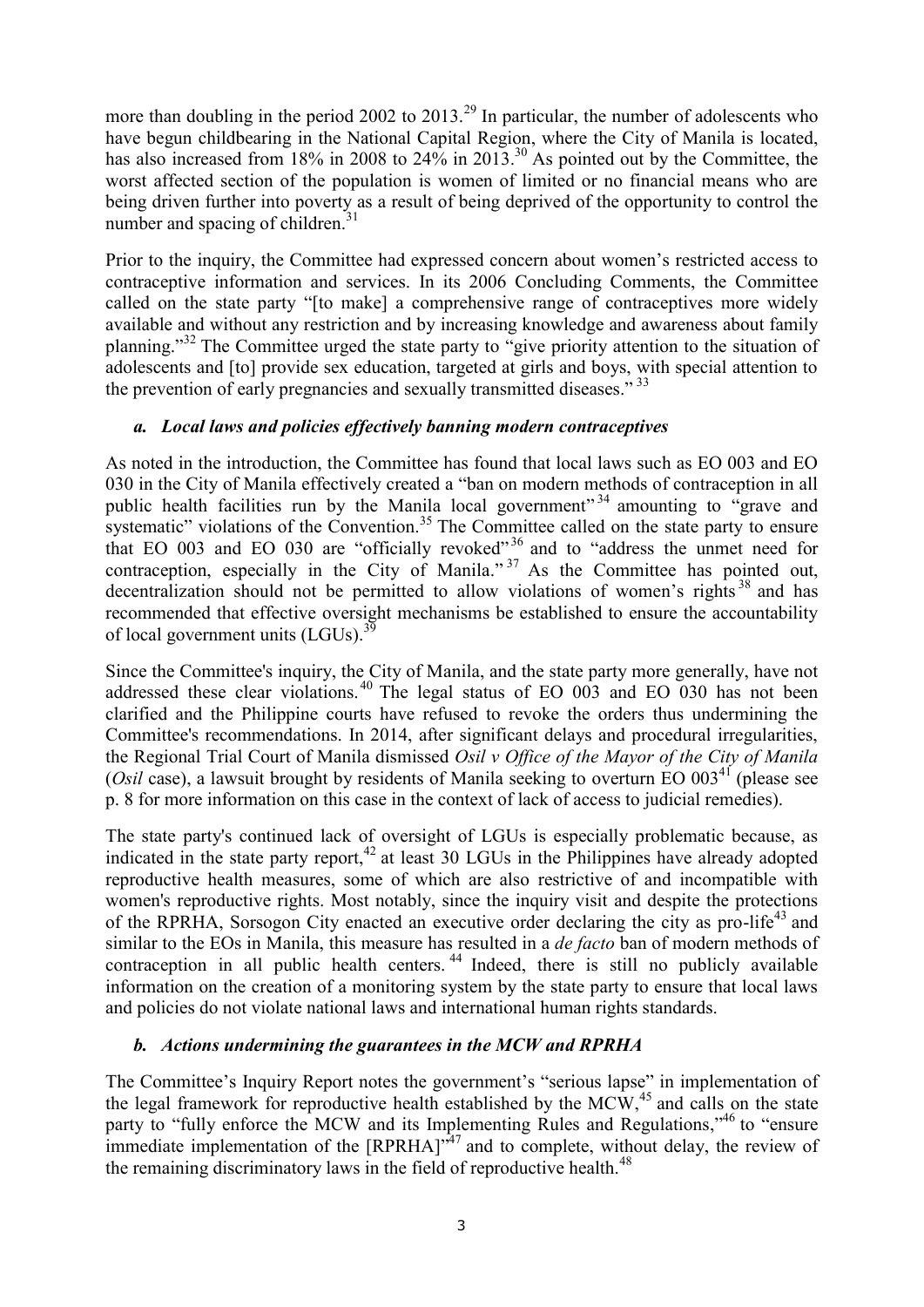The aim of the MCW and the RPRHA is to provide legal grounding for women's rights, including their rights to health and to access contraceptive information and services.<sup>49</sup> However, the laws' full implementation has been undermined by a number of developments since the Committee's inquiry visit. As admitted in the state party report, "the issuance of landmark policies like the RPRH law…have yet to be translated into improved delivery of services and ultimately, better health outcomes, especially for the poor."<sup>50</sup>

#### *i. Judicial orders and other factors preventing full implementation of the RPRHA*

In its Inquiry Report, the Committee expressed concern that judicial actions questioning the legality of the RPRHA could lead to "partial, or even total, repeal, in contravention of the state party's obligations ... under article 12 [of the Convention]."<sup>51</sup> After the Committee's visit, the Supreme Court of the Philippines (the Court) suspended the law's implementation by issuing an order in the case of *Imbong v Ochoa*, which challenged the constitutionality of the law*.* <sup>52</sup> In its decision, the Court upheld the constitutionality of the state party's mandate to provide universal access to contraceptive information and services particularly to marginalized women,<sup>53</sup> age and development appropriate reproductive health education for adolescents in all schools,<sup>54</sup> and a nationwide multimedia-campaign to raise public awareness on reproductive health,<sup>55</sup> as well as the mandate for LGUs to assist in the implementation of the law.<sup>56</sup>

In the same decision, the Court declared unconstitutional several key provisions of the RPRHA protecting women's access to contraception. Under the decision, providers may, without penalty, refuse to provide elective reproductive health procedures; all minors, including those who have already experienced pregnancy, must secure parental consent to access modern contraceptives; a married individual must secure spousal consent to undergo ligation or vasectomy; institutions may exercise conscientious objection; and private health facilities, nonmaternity specialty hospitals and hospitals run by religious groups do not have the obligation to refer women seeking modern contraceptives to alternative health care providers.<sup>57</sup>

The Committee has stated that these types of restrictions are inappropriate, stating that "[d]ecisions to have children or not … must not … be limited by spouse, parent, partner or Government."<sup>58</sup> Further, according the Committee, giving priority to any religious ideology over women's health rights is expressly contrary to the state obligation to ensure women's right to non-discrimination as discussed in the Inquiry Report. <sup>59</sup> Moreover, the Committee has established that women's access to "non-biased, scientifically sound and rights-based counseling and information" must be guaranteed by states parties and that in instances of conscientious objection by practitioners, women must be referred to alternative medical personnel. 60

The protections in the RPRHA also have been undermined by the recent temporary restraining order (TRO) issued by the Court indefinitely prohibiting the Department of Health (DOH) from "procuring, selling, distributing, dispensing or administering, advertising and promoting the hormonal contraceptives 'Implanon' and 'Implanon NXT."<sup>61</sup> The TRO, issued in June 2015 which is effective indefinitely, also prohibits the Philippine Food and Drug Administration (FDA) from "granting any and all pending applications for registration and/or recertification for reproductive products and supplies, including contraceptive drugs and devices".<sup>62</sup> These orders demonstrate the Court's failure to uphold women's right to the full range of contraceptive methods under the RPRHA and to understand the immediate nature of the risk and harm women suffer when they have limited access to contraceptives and to recognize and protect women's rights by permitting ongoing legal challenges to undermine their right to access the full range of contraceptive information and services.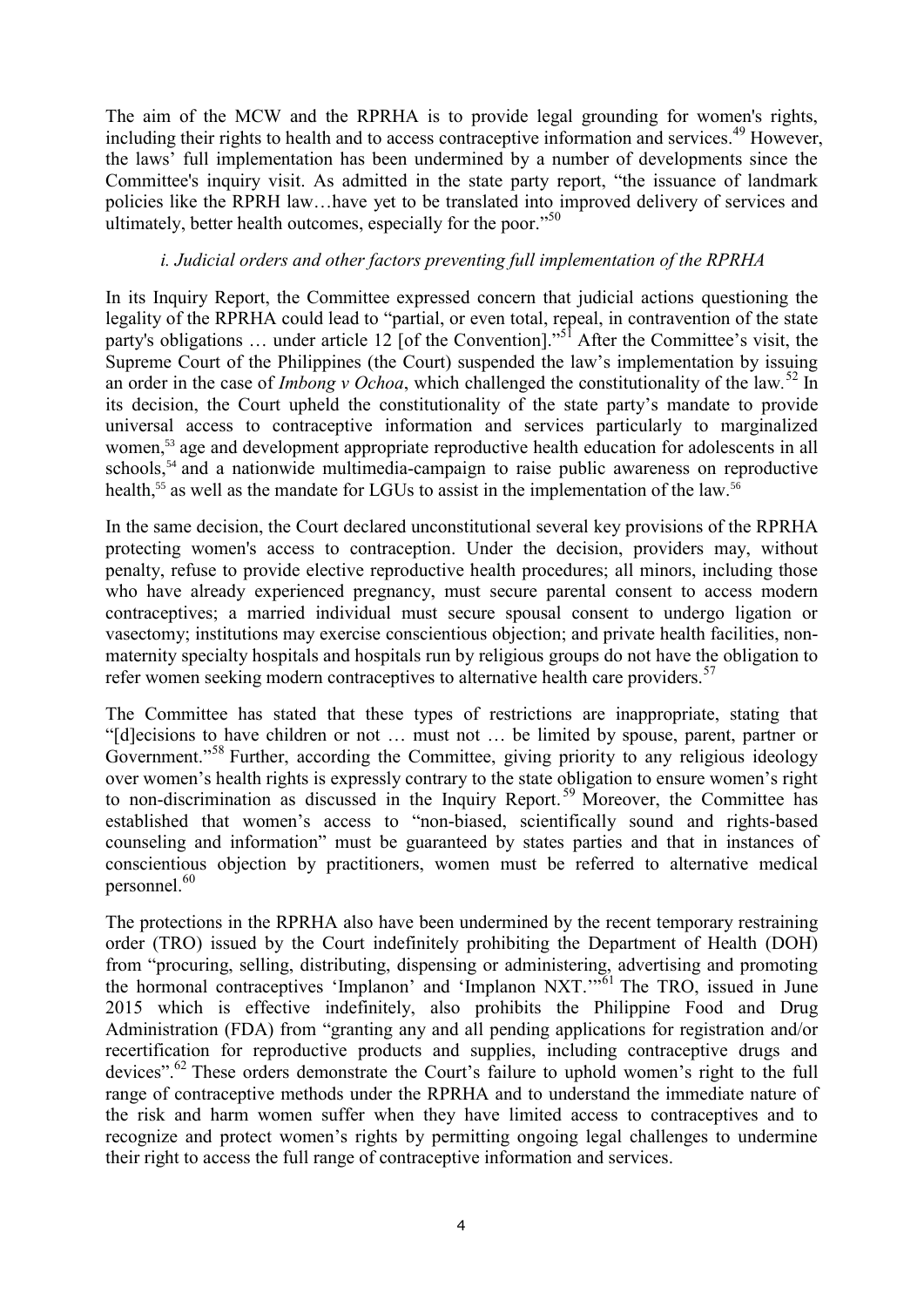### *ii. Effects of failure to implement the RPRHA*

The delays in determining the legality of the RPRHA have had a number of follow-on effects. By way of example, the members of the National Implementation Team (the body tasked with managing the implementation of RPRHA) were only appointed following an order issued in January 2015 by the DOH—9 months after the Court's decision in *Imbong v Ochoa* and more than 2 years from the enactment of the RPRHA.<sup>63</sup> While the National Implementation Team has already submitted its 2015 annual consolidated report to the Congressional Oversight Committee,<sup>64</sup> there is no publicly available information on any steps taken by the latter to monitor and ensure the implementation of the law.<sup>65</sup>

Further, the DOH has publicly acknowledged that the suspension imposed by the Court also restricted access to financing for the implementation of the RPRHA.<sup>66</sup> Recent budget cuts for contraceptives by the Senate have also undermined the implementation of the RPRHA.<sup>67</sup> For 2016, it is unclear whether adequate financial resources for the full implementation of the RPRHA will be allocated in the Php128.4 billion (approximately USD2.6 billion) proposed budget of the DOH. 68

## *c. Delisting of emergency contraception*

The Committee has long stressed that emergency contraception (EC) should be provided by states parties as part of the full range of contraceptives available to women<sup>69</sup> as referenced under Article  $12.^{70}$  In the Inquiry Report, the Committee noted the "prohibition of emergency contraception"<sup>71</sup> which came into effect when Postinor, an internationally recognized EC, was delisted by the FDA from the Philippine registry of drugs in 2001.<sup>72</sup> The Committee has urged the Philippines to reintroduce  $EC<sub>1</sub><sup>73</sup>$  stressing that the Philippines needs to address the "unmet" need for contraception", including  $EC<sub>1</sub><sup>74</sup>$  and that EC needs to be reintroduced in order to "prevent early and unplanned pregnancies and in cases of sexual violence."<sup>75</sup> Data available after the inquiry visit shows that over 10,000 women aged 15-49 have ever experienced sexual violence<sup>76</sup> with a higher incidence among women who have 5 or more children compared to women with fewer children, or no children.<sup>77</sup>

The Committee also recommended that the state party "raise awareness about the benefits" of  $EC^{78}$  and has found that failure to provide information about modern contraceptives and their use also "violates article 10 (h) of the Convention, which requires states parties to provide access to health-related education, including information and advice on family planning.<sup>79</sup> The latest state party statistics indicate that only 15% of currently married women have heard of the existence of  $EC<sup>80</sup>$ 

Despite the Committee's recommendations in its Inquiry Report<sup>81</sup> to relist Postinor, the FDA has not taken any step to relist the drug. In 2012, the RPRHA was enacted which expressly prohibits national hospitals from purchasing or acquiring  $EC^{82}$  Since the publication of the inquiry findings, the state has not taken any steps to amend this ban and relist Postinor or any other EC method.

### *d. Lack of access to comprehensive sex education*

In its Inquiry Report, the Committee called on the state party to ensure "the availability, accessibility and affordability of reproductive health services", <sup>83</sup> including access to education,<sup>84</sup> and to strengthen existing mechanisms to ensure implementation of national policies.<sup>85</sup> As noted by the Committee, the state party has been unable to fulfil its obligations under Article 16(1)(e) to provide access to information and Article 5 to eliminate gender stereotypes<sup>86</sup> and has recommended that the action be taken to integrate age-appropriate sex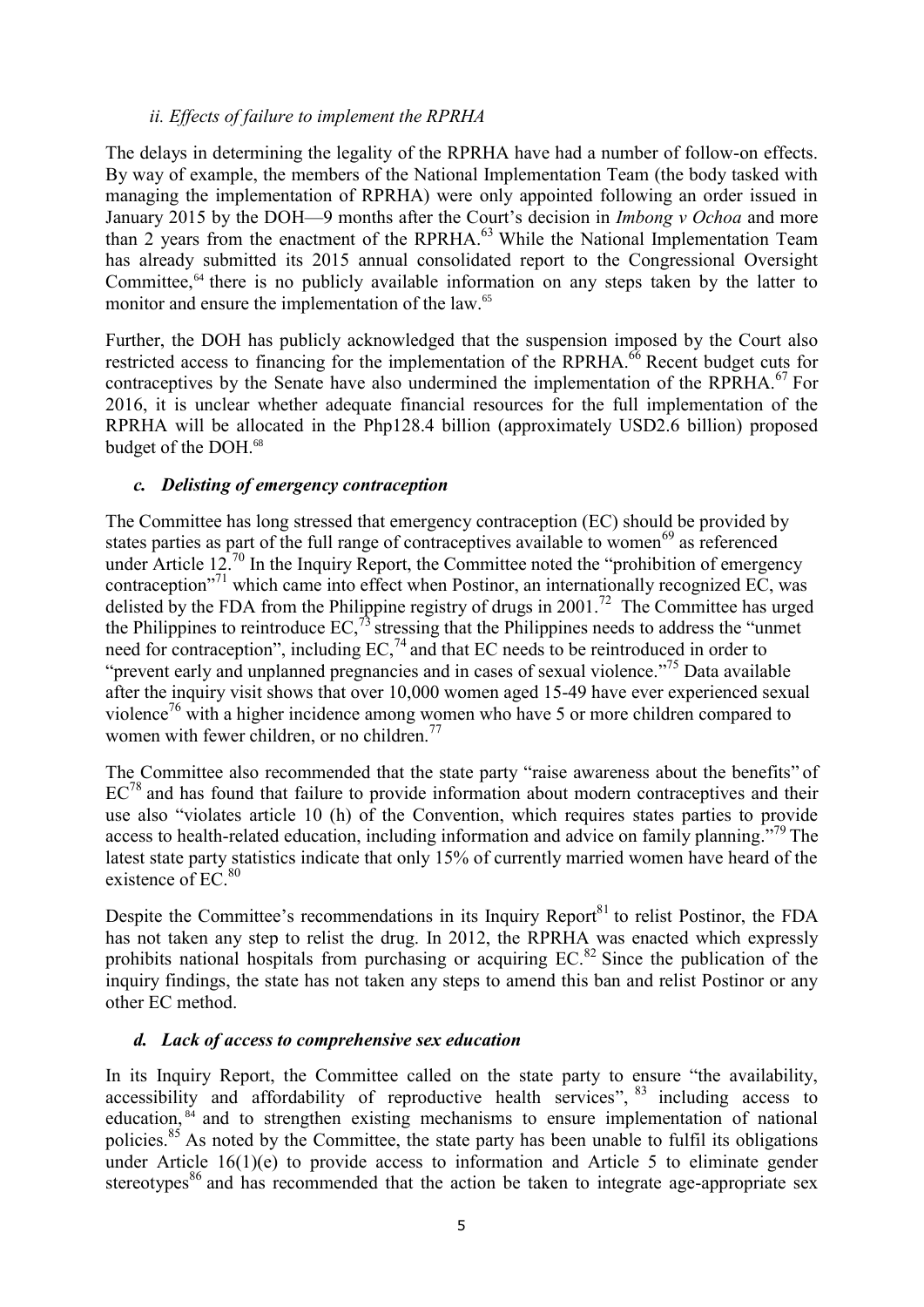education in school curricula and conduct educational campaigns to raise women's awareness of their reproductive health rights.<sup>87</sup>

As noted earlier, the number of adolescent pregnancies has doubled in the past decade; this is notwithstanding the Adolescent Health and Youth Program put in place since 2001 to address the health concerns of young people<sup>88</sup> and a memorandum issued by the DOH Commission on Population in 2014 providing guidelines aimed at reducing, *inter alia*, adolescent pregnancies, abortion and gender-based violence through education and dissemination of information on reproductive health rights.<sup>89</sup> Further, there are still no guidelines for the age- and developmentappropriate reproductive health education called for under the RPRHA. $^{90}$ 

# **II. Access to Safe and Legal Abortion (Arts. 10(h), 12)**

Restrictive abortion laws have long been characterized by the Committee as a violation of women's right to health under Article 12.<sup>91</sup> The Inquiry Report noted "the potentially lifethreatening consequences of unplanned and/or unwanted pregnancies as a direct consequence … of the strict criminalization of abortion without any exemptions provided for in the state party's legislation," and found that the failure of the state party "to provide the full range of sexual and reproductive health services, commodities and information resulted in … unsafe abortions and unnecessary and preventable maternal deaths."<sup>92</sup> In light of these findings, the Inquiry Report called for the amendment of Articles 256 to 259 of the state party's Penal Code to legalize abortion in cases of rape, incest, threats to the life and/or health of the pregnant woman, or serious malformation of the fetus, the decriminalization of all other cases where women undergo abortion, and the adoption of necessary procedural rules to guarantee effective access to legal abortion. $93$ 

Abortion is common in the Philippines: data available after the inquiry visit indicates that an estimated 610,000 induced, and potentially unsafe, abortions took place in the Philippines in 2012, an increase from  $560,000$  in  $2008<sup>94</sup>$  As acknowledged by the state party, induced abortion is one of the leading causes of maternal deaths in the Philippines,<sup>95</sup> and complications resulting from unsafe and illegal abortions are a prominent cause of maternal death in the City of Manila. <sup>96</sup> In fact, an estimated 1,000 maternal deaths were attributed to abortion complications in 2008<sup>97</sup> and, while official state party statistics show that the maternal mortality ratio fell steadily from 1990 to its lowest level in 2006,<sup>98</sup> it rose sharply to 221 per 100,000 live births in 2011.<sup>99</sup>

The inquiry was not the first time the Committee and other UN treaty-monitoring bodies called the attention of the state party to the substantial number of unsafe abortions in the country. In its 2006 Concluding Comments, the Committee raised concern about the high number of deaths resulting from induced abortions<sup>100</sup> and recommended that the State party consider reviewing its laws with a view to removing punitive provisions imposed on women who have abortions.<sup>101</sup> The Committee on Economic, Social and Cultural Rights<sup>102</sup> and the Human Rights Committee<sup>103</sup> expressed similar concern and issued recommendations.

### *a. Continued criminalization of abortion*

The state party has always adopted a narrow interpretation of the constitutional provision that requires the state to "equally protect the life of the mother and the life of the unborn from conception,"<sup>104</sup> making it an outlier in a global context in which countries with similar provisions nevertheless permit abortion on certain grounds.<sup>105</sup> The state party has one of the most restrictive abortion laws in the world, imposing a criminal ban on abortion with no clear exceptions, even when a woman's life or health is in danger, when pregnancy is a result of rape or incest, or in cases of fetal impairment.<sup>106</sup>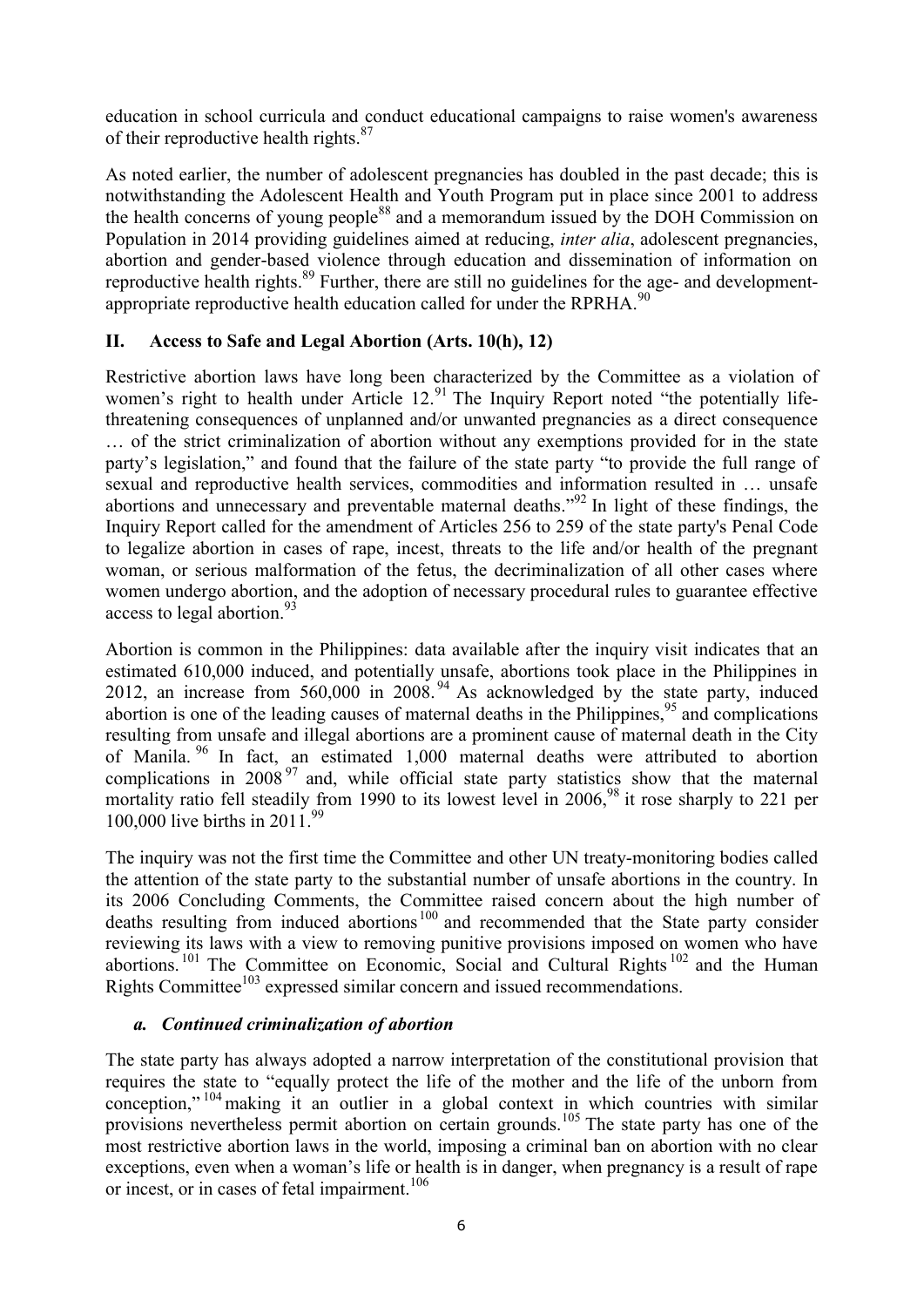The Penal Code, which has not been revised since 1930, sets out the current criminal ban on abortion.<sup>107</sup> Fears of arrests and prosecutions under the ban are justified: even after the inquiry visit, local media has reported instances of women seeking abortions<sup>108</sup> and people providing or assisting with abortions being arrested.<sup>109</sup>

Notably, this ban continues to exist notwithstanding the enactment of the MCW, which required the state to review and, when necessary, amend and/or repeal existing laws that are discriminatory to women within three years of the law becoming effective in  $2009$ .<sup>110</sup> The RPRHA, enacted after the MCW and a month after the Committee's inquiry visit, reaffirms that abortion is illegal and punishable by law<sup>111</sup> and states that, "reproductive health rights do not include abortion."<sup>112</sup>

### *b. Draft penal code with increased penalties for abortion*

The Department of Justice (DOJ) undertook a project to update and modernize the Penal Code.<sup>113</sup> One of the initial drafts of the new code promisingly provided for "justified abortions", which would be legally available in cases where pregnancy results from rape or incest; where continuation of pregnancy endangers the life of the pregnant woman or seriously impairs her physical, mental or emotional health; and where the fetus suffers from incurable disease or serious deformity.<sup>114</sup> However, despite calls to reinstate the "justified abortions" provisions by local advocates, <sup>115</sup> the DOJ instead submitted to Congress a revised draft code that not only maintains the complete criminal ban on abortion, but also imposes increased penalties for those involved in the performance of abortions.<sup>116</sup> If the draft is approved, a person who provides or assists with an abortion with the consent of the woman may be subject to up to twelve years imprisonment and a fine equivalent to ten to fifty times his or her average daily income.<sup>117</sup> A woman who obtains an abortion will remain at risk of imprisonment for up to six years, with an added fine equivalent to ten to twenty times her average daily income.<sup>118</sup>

### **III. Access to and Quality of Post-Abortion Care (Arts. 10(h), 12)**

The Inquiry Report called on the Philippines to provide women with access to quality postabortion care in all public health facilities, including by (1) ensuring that women experiencing abortion-related complications are not reported to the law enforcement authorities, or subjected to physical or verbal abuse, discrimination, delays in access to or denial of care; (2) reintroducing misoprostol to reduce women's maternal mortality and morbidity rates; and (3) adopting a patient privacy policy to ensure doctor-patient confidentiality, specifically when treating women for post-abortion complications.<sup>119</sup>

In a study released by the Guttmacher Institute after the Committee's inquiry visit, it was found that over 100,000 women sought treatment for abortion complications in the Philippines in one year  $(2012)$ .<sup>120</sup> This study showed that approximately 2 in every 3 women who terminate a pregnancy experience a complication<sup>121</sup> and around 1 in 3 women with complications do not receive post-abortion care.<sup>122</sup> Further, abortion was one of the top three obstetrics and gynaecology cases in nine hospitals managed by the DOH in 2012 and 2013.<sup>123</sup>

Women's lack of access to quality post-abortion care has been noted by the Committee previously. In its 2006 Concluding Comments, the Committee had similarly called on the Philippines to "provide [women] with access to quality services for the management of complications arising from unsafe abortions and to reduce women's maternal mortality."<sup>124</sup>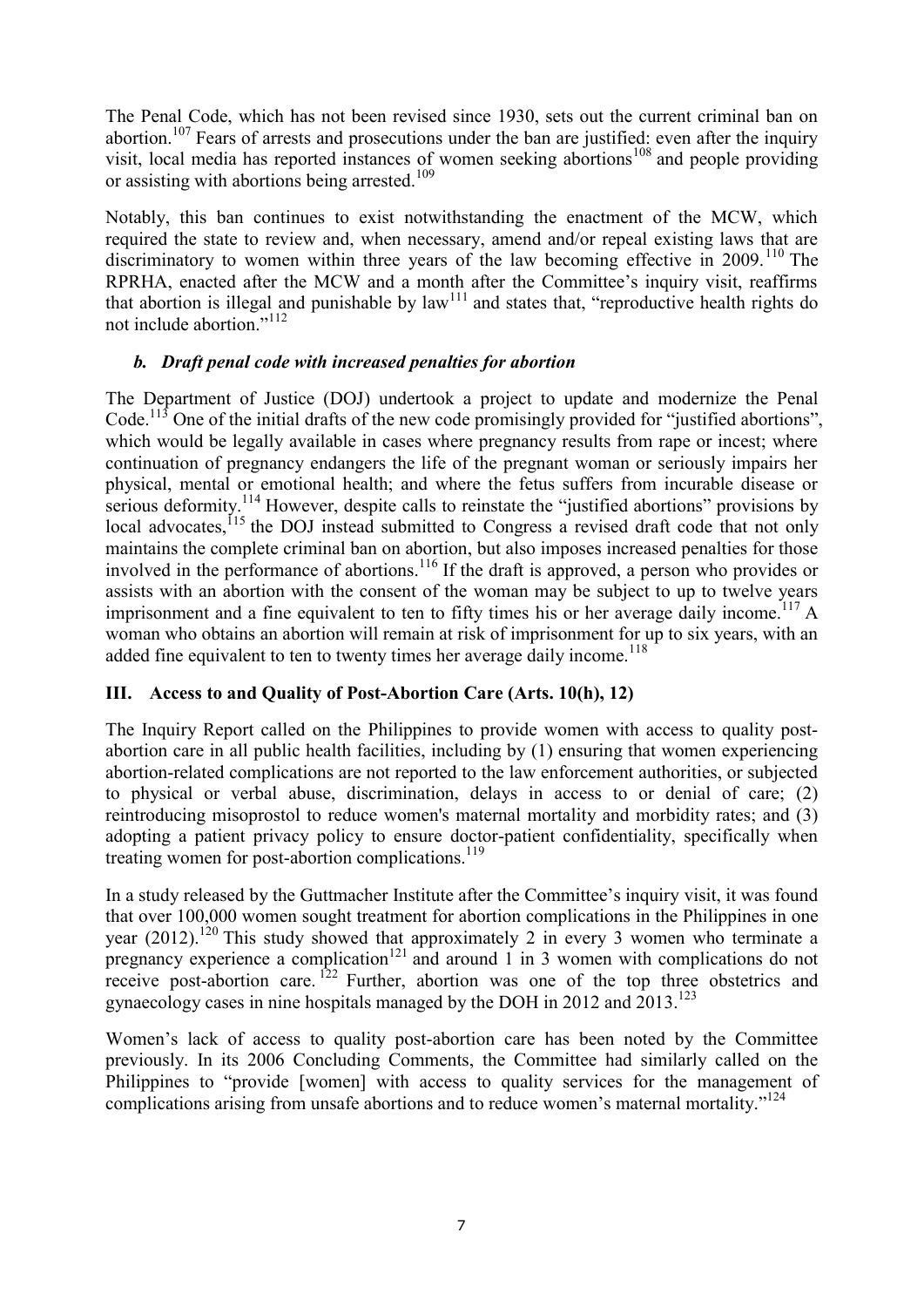#### *a. Abuse and discrimination against women seeking post-abortion care*

Despite recommendations in the Inquiry Report, the Philippines has continuously failed to ensure that women experiencing abortion-related complications are not reported to the law enforcement authorities, threatened with arrest, subjected to physical or verbal abuse, discrimination, and delays in access to or denial of care. Testimonies gathered since the inquiry visit show that when post-abortion care treatment is sought, instead of receiving dignified humane care, women continue to suffer punishment by neglect, <sup>125</sup> by delay in receiving treatment,  $126$  or by denial of treatment entirely.  $127$ 

### *b. Lack of access to misoprostol (Cytotec)*

Misoprostol, known in the Philippines more popularly as "Cytotec," has been classified as an essential medicine by the World Health Organisation for the prevention and treatment of postpartum haemorrhage, management of incomplete abortion and miscarriage, induction of labor, and medical abortion.<sup>128</sup> However, contrary to the Committee's recommendations and because of strong opposition to the drug's use as an abortifacient, misoprostol has remained an unregistered product for over a decade in the country.<sup>129</sup> The FDA<sup>130</sup> through a circular released in  $2002$ ,  $^{131}$  advised that the manufacture, importation, sale or distribution of misoprostol is a violation of the Food, Drug, and Cosmetic Act.<sup>132</sup>

Since the inquiry visit, the state party has not taken any step to withdraw the circular and reintroduce misoprostol. While the RPRHA allow lifesaving drugs such as oxytocin, magnesium sulphate, antenatal steroids and antibiotics to prevent and manage pregnancyrelated complications, $133$  misoprostol remains unavailable.

### **IV. Access to Justice (Arts. 2(c), 12)**

Following its inquiry visit, the Committee found that the state party failed to comply with its obligations under Articles 2(c) and 12 of the Convention to provide effective legal remedies for violations of women's right to access sexual and reproductive health services, <sup>134</sup> in particular, due to the state party's undue delay in the resolution of the *Osil* case. <sup>135</sup> The Inquiry Report recommended that the state "ensure that the courts adjudicate on cases involving women's sexual and reproductive health rights without undue delay; and remove the barriers that women are facing in accessing justice."<sup>136</sup> The Committee also urged the state party to ensure effective reporting procedures and complaints mechanisms are available for women to complain about abuse and discrimination without fear of retaliation in the context of post-abortion care.<sup>137</sup> In addition, the Committee recommended broadening the mandate of the Commission on Human Rights (CHR) to receive and investigate complaints on violations of reproductive rights and to ensure women's access to effective legal remedies. 138

#### *a. Dismissal of Osil case*

Legal cases before the Philippine courts on reproductive rights have been subject to significant delays and procedural irregularities. By way of example, in the *Osil* case (discussed further on p. 3), residents of Manila launched a lawsuit against the Office of the Mayor of Manila in January 2008, claiming that EO 003 violated their reproductive rights and seeking a declaration of unconstitutionality and its revocation.<sup>139</sup> The Inquiry Report concluded that "the judicial process has been unduly delayed, thereby undermining the effectiveness of available remedies,"<sup>140</sup> demonstrating that the state party had "failed to put in place a system to ensure effective judicial protection and to provide effective judicial remedies for human rights violations."<sup>141</sup> Since the inquiry visit, after a substantial delay of more than 6 years and a number of procedural irregularities  $142$ , the action was dismissed in October 2014. <sup>143</sup> The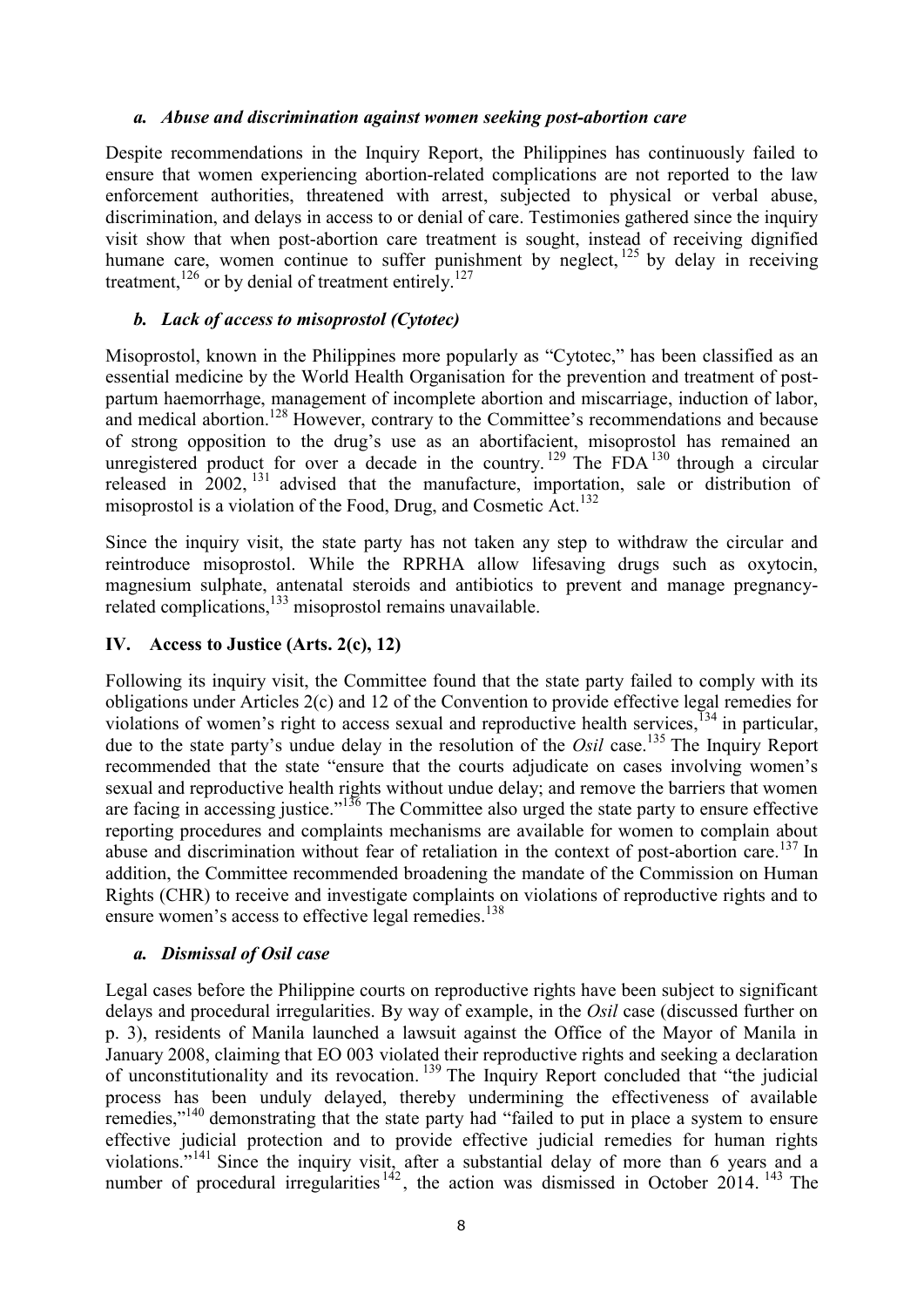dismissal of the case leaves the women of Manila without any redress for their reproductive rights violations and the absence of an express declaration of unconstitutionality of the order caused uncertainty and confusion on its validity among local health care providers and community women who continue to suffer the effects of the ban.

### *b. Absence of a complaints mechanism for reproductive rights violations*

Since the inquiry visit, there continues to be a lack of effective mechanisms for redress for women who have suffered violations of their reproductive rights. While the MCW strengthened the Philippine Commission on Women  $(\overrightarrow{PCW})^{144}$  and the MCW provides that the CHR will act as the Gender and Development Ombud with a mandate to monitor compliance with the MCW,<sup>145</sup> it remains to be seen as to whether the CHR will implement its own Gender Ombud Guidelines<sup>146</sup> in conjunction with its mandate under the Philippine Constitution to issue Advisories on the state party's compliance with CEDAW and the state party's action and responses including on the inquiry, and whether the CHR will investigate complaints on reproductive rights violations. Furthermore, while the Implementing Rules and Regulations of the RPRHA provide for the designation of Reproductive Health Officers (RHOs) who can receive complaints in all facilities within the service delivery network,<sup>147</sup> it is also uncertain to what extent RHOs have been designated and are functioning in all LGUs to receive complaints on reproductive rights violations. 148

### *c. Absence of monitoring and oversight mechanism*

During the inquiry, the Committee found that mechanisms, as required under the Local Government Code<sup>149</sup> have not been sufficiently established to ensure that "decentralization...to the local level in the health sector does not lead to discrimination with regard to the enjoyment of rights under the Convention…." <sup>150</sup> In its Inquiry Report, the Committee urged the Philippines to reduce the negative impact of decentralization through the establishment of monitoring and oversight mechanisms to ensure LGUs' strict compliance with international standards.<sup> $151$ </sup> However since the inquiry visit, as mentioned on page [3], there continues to be the lack of effective monitoring and oversight mechanism, evidenced by the recent executive order in Sorsogon City declaring the city as pro-life, which was not immediately reviewed and revoked for being a discriminatory policy notwithstanding the enactment of RPRHA mandating universal access to the full range of contraceptive information and services. 152

# **V. Suggested Questions for the List of Issues**

In light of the above, the undersigned organizations respectfully request that the Committee consider addressing the following questions to the state party concerning implementation of the Committee's past recommendations:

- 1. What steps has the state party taken to ensure women's access to the full range of contraceptive information and services, including by ensuring the monitoring, oversight, and repeal of discriminatory local ordinances such as City of Manila EOs 003 and 030 as well as the Sorsogon EO? What steps has the state party taken to lift the Supreme Court's TRO issued in June 2015 restricting access to certain hormonal contraceptives?
- 2. What measures has the state party taken to withdraw the FDA circular delisting Postinor and to reintroduce and relist EC in particular to prevent early and unplanned pregnancies and in cases of sexual violence?
- 3. What efforts has the Philippines taken to implement the Committee's recommendation to legalize abortion in cases of rape, incest, threats to the life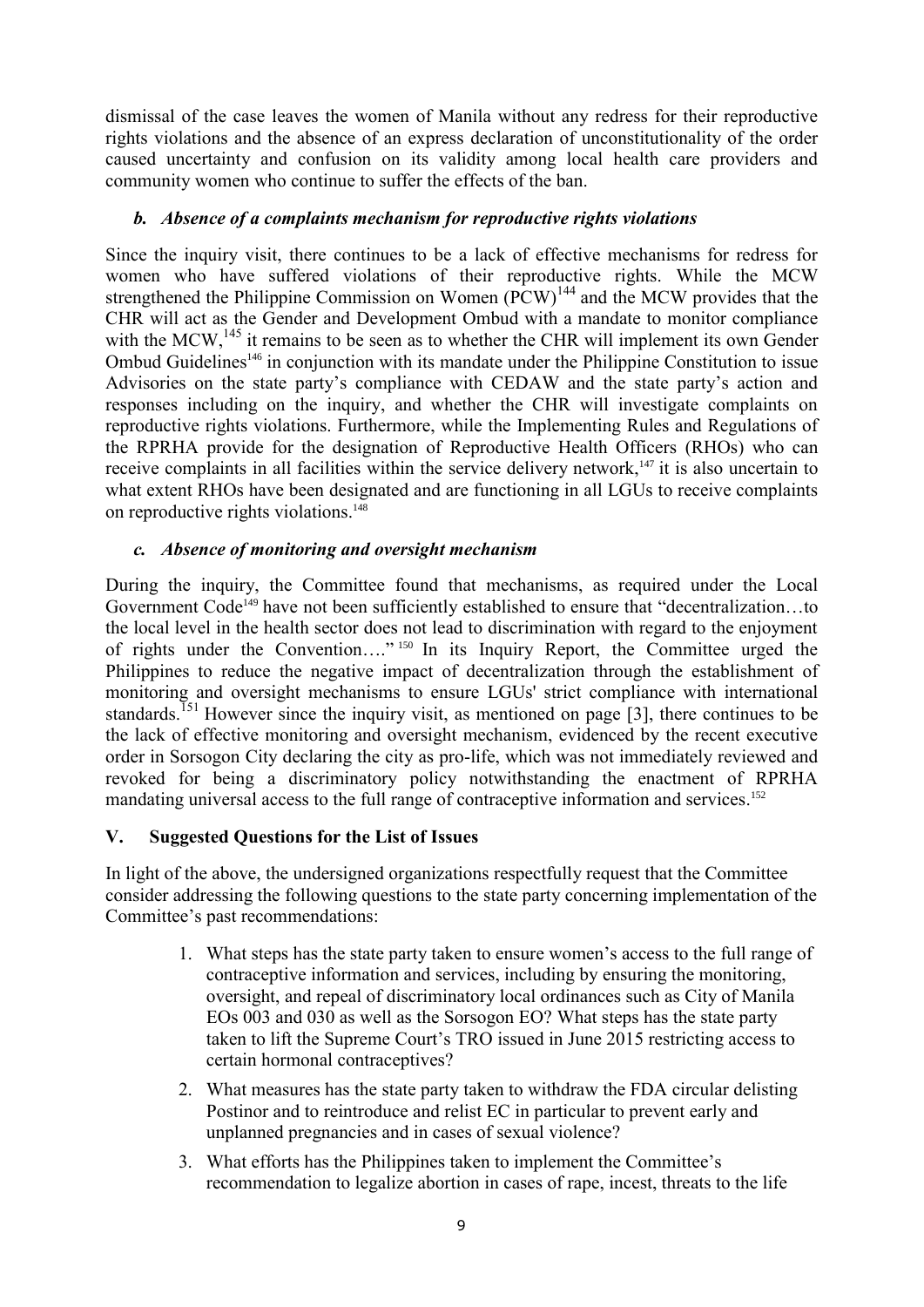and/or health of the pregnant woman, or serious fetal malformation and decriminalize all other cases where women undergo abortion?

- 4. What steps has the state party taken to ensure women's access to humane, compassionate, non-judgmental, and quality post-abortion care services in all health care facilities as guaranteed under the MCW and RPRHA? What steps have been taken to relist and reintroduce misoprostol, which is recognized by the WHO as an essential medicine for the treatment of post-partum haemorrhage, incomplete abortion, and miscarriage?
- 5. What steps has the state party taken to establish complaint mechanisms and ensure effective legal remedies for violations of women's reproductive rights, including post-abortion care abuse? Will role will the CHR in its capacity as Gender Ombud play in providing remedies for reproductive rights violations? When will the RHOs mandated under the RPRHA implementing rules be designated?

Respectfully Signed:

Center for Reproductive Rights

EnGendeRights

ł

International Women's Rights Action Watch Asia Pacific

Women's Global Network for Reproductive Rights

WomanHealth Philippines Inc.

Population Services Pilipinas Inc.

<sup>1</sup> Committee on the Elimination of Discrimination against Women (CEDAW Committee), *Consideration of reports submitted by States parties under article 18 of the Convention on the Elimination of All Forms of Discrimination against Women* (CEDAW)*, Combined seventh and eighth period reports of States parties due in 2010*, Phil., U.N. Doc. CEDAW/C/PHL/7-8 (2015) [hereinafter State party Report].

<sup>2</sup> Convention on the Elimination of All Forms of Discrimination against Women, *adopted* Dec. 18, 1979, G.A. Res. 34/180, U.N. GAOR, 34th Sess., Supp. No. 46, U.N. Doc. A/34/46, U.N.T.S. 13 (*entered into force* Sept. 3, 1981) [hereinafter Convention].

<sup>&</sup>lt;sup>3</sup> Letter from Task Force CEDAW Inquiry, the Center and International Women's Rights Action Watch, Asia-Pacific to the CEDAW Committee (June 2, 2008) [hereinafter Shadow Letter].

<sup>4</sup> CEDAW Committee, *Summary of the inquiry concerning the Philippines under Article 8 of the Optional Protocol to the Convention on the Elimination of All Forms of Discrimination against Women*, U.N. Doc. CEDAW/C/OP.8/PHL/1 (2015) [hereinafter CEDAW Committee, *Inquiry Report*].

<sup>5</sup> CEDAW Committee, *Concluding Observations: Philippines*, U.N. Doc. CEDAW/C/PHI/CO/6 (2006) [hereinafter CEDAW Committee, *Concluding Observations: Philippines*].

<sup>6</sup> *Id.*, para. 27.

<sup>7</sup> *Id.*, para. 28.

<sup>&</sup>lt;sup>8</sup> An Act Providing for the Magna Carta of Women, Rep. Act No. 9710 (2009) (Phil.) [hereinafter MCW]; An Act Providing for a National Policy on Responsible Parenthood and Reproductive Health, Rep. Act No. 10354 (2012) (Phil.) [hereinafter RPRHA].

 $9^9$  MCW, *supra* note 8, sec. 17(3); RPRHA, *supra* note 8, secs. 3(e), 3(h).

<sup>10</sup> MCW, *supra* note 8, sec. 17(7); RPRHA, *supra* note 8, secs. 3(j), 4(q)(3). *See also*, Implementing Rules and Regulations of Rep. Act No. 10354 (The Responsible Parenthood and Reproductive Health Act of 2012), Rule 2.01(n) (2012) (Phil.) [hereinafter IRR] (requiring that the government treat and counsel all women needing postabortion care in a "humane, non-judgmental and compassionate manner.")

<sup>&</sup>lt;sup>11</sup> Declaring Total Commitment and Support to the Responsible Parenthood Movement in the City of

Manila and Enunciating Policy Declarations in Pursuit Thereof, Exec. Ord. No. 003 (2000) (Phil.).

<sup>&</sup>lt;sup>12</sup> Further Strengthening Family Health Services, Exec. Ord. No. 30 (2011) (Phil.).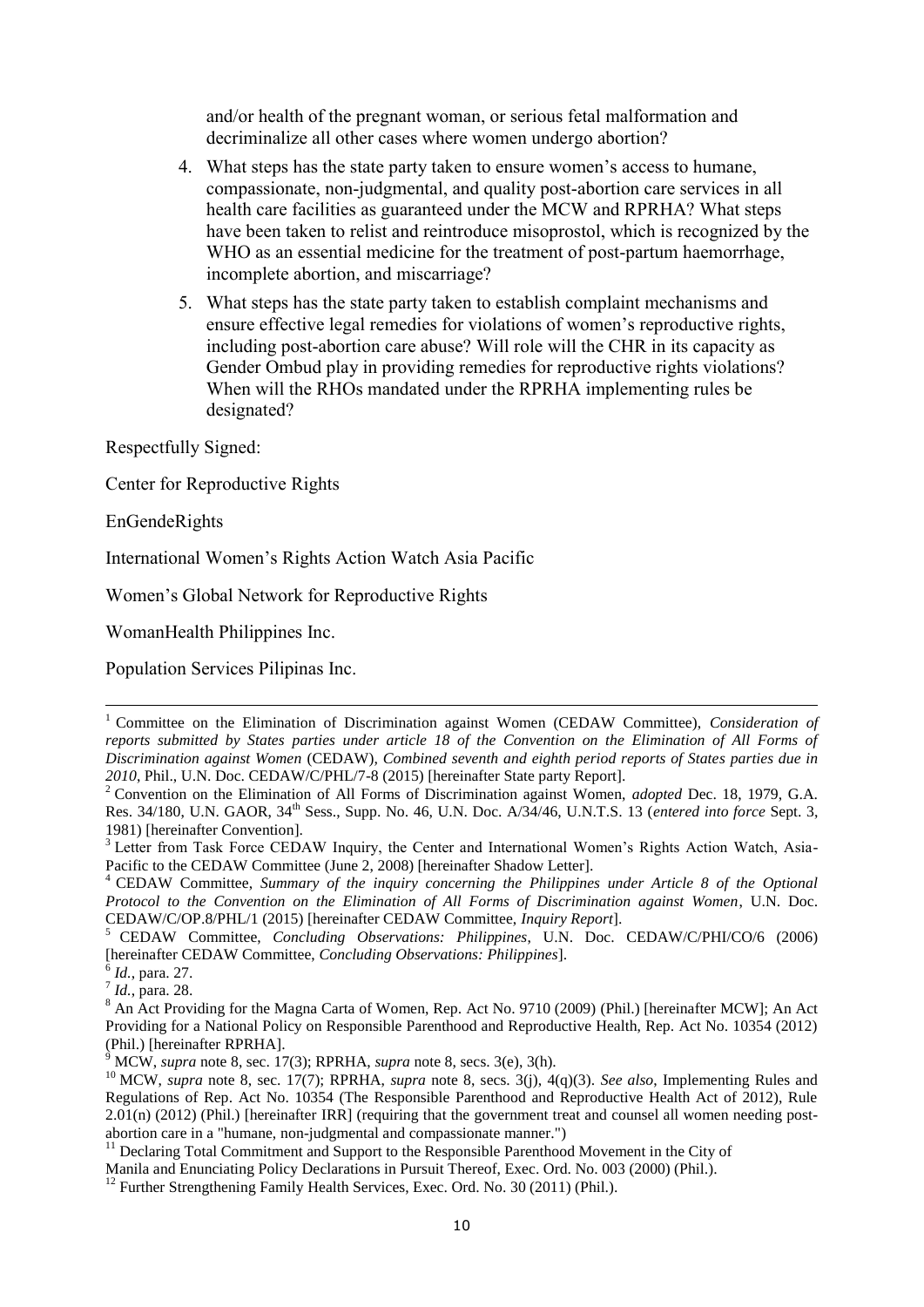<sup>13</sup> CEDAW Committee, *Inquiry Report*, *supra* note 4, para. 46.

<sup>14</sup> *Id.*, para. 39.

t

<sup>15</sup> *Id.*, para. 33.

<sup>16</sup> *Id.*, para. 33.

<sup>17</sup> *Id.*, paras. 44-45.

<sup>18</sup> *Id.*, paras. 42-43.

<sup>19</sup> *Id.*, paras. 32, 49.

<sup>20</sup> CENTER FOR REPRODUCTIVE RIGHTS ET AL., IMPOSING MISERY: THE IMPACT OF MANILA'S CONTRACEPTION BAN ON WOMEN AND FAMILIES (2007), *see* Annex 1; CENTER FOR REPRODUCTIVE RIGHTS, FORSAKEN LIVES: THE HARMFUL IMPACT OF THE PHILIPPINE CRIMINAL ABORTION BAN (2010) [hereinafter CENTER FOR REPRODUCTIVE RIGHTS, FORSAKEN LIVES], *see* Annex 2; CENTER FOR REPRODUCTIVE RIGHTS, ACCOUNTABILITY FOR DISCRIMINATION AGAINST WOMEN IN THE PHILIPPINES: KEY FINDINGS AND RECOMMENDATIONS FROM THE CEDAW COMMITTEE'S SPECIAL INQUIRY ON REPRODUCTIVE RIGHTS (2015), *see* Annex 3.

<sup>21</sup> CEDAW Committee, *Inquiry Report*, *supra* note 4, para. 33.

<sup>22</sup> *Id.*, paras. 33-34.

<sup>23</sup> PHILIPPINE STATISTICS AUTHORITY ET AL., PHILIPPINES NATIONAL DEMOGRAPHIC AND HEALTH SURVEY 2013, at 64 [hereinafter NDHS 2013].

<sup>24</sup> *Id.*, at 65.

<sup>25</sup> NATIONAL ECONOMIC AND DEVELOPMENT AUTHORITY AND UNITED NATIONS DEVELOPMENT PROGRAMME, THE PHILIPPINES: FIFTH PROGRESS REPORT MILLENNIUM DEVELOPMENT GOALS (2014) [hereinafter NEDA AND UNDP, FIFTH PROGRESS REPORT] (There is a steady increase—in 2003, the contraceptive prevalence rate was 49%, which increased to 51% and 55% in 2008 and 2013, respectively—but it has not been sufficient to reach the 63% target).

<sup>26</sup> NATIONAL STATISTICS OFFICE ET AL., PHILIPPINES NATIONAL DEMOGRAPHIC AND HEALTH SURVEY 2003, at 94. <sup>27</sup> NDHS 2013, *supra* note 23, at 83-84.

<sup>28</sup> State party Report, *supra* note 1, para. 142.

 $^{29}$  Demographic Research and Development Foundation et al., The 2013 Young Adult Fertility and SEXUALITY STUDY IN THE PHILIPPINES. KEY FINDINGS, at 13-14 (2014) (Findings indicate a rise in teenage pregnancies from 6.3% to 13.6%).

<sup>30</sup> NDHS 2013, *supra* note 23, at 53; NATIONAL STATISTICS OFFICE ET AL., PHILIPPINES NATIONAL DEMOGRAPHIC AND HEALTH SURVEY 2008, at 50.

<sup>31</sup> *See* CEDAW Committee, *Inquiry Report*, *supra* note 4, para. 13.

<sup>32</sup> CEDAW Committee, *Concluding Observations: Philippines*, *supra* note 5, para. 28.

<sup>33</sup> *Id.*, para. 28.

<sup>34</sup> CEDAW Committee, *Inquiry Report*, *supra* note 4, para. 9.

 $35$  *Id.*, para. 46. The State party committed violations under articles 2(c), (d), (f), 5, 10(h), 12, 16(1)(e) of the Convention.

<sup>36</sup> CEDAW Committee, *Inquiry Report*, *supra* note 4, para. 51 (d).

<sup>37</sup> *Id.*, para. 52 (a).

<sup>38</sup> *Id.*, paras. 23-24.

<sup>39</sup> *Id.*, paras. 51 (b), (h).

<sup>40</sup> Dr. Benjamin Yson, acting City Health Officer of Manila, has acknowledged and apologized for the denial of reproductive health services and violations against women but does not see a need for overturning laws and policies restricting access to contraceptives. *See* Press release, Center for Reproductive Rights, *City of Manila Health Official Apologizes for the Denial of Reproductive Health Services and Violations Against Women* (June 30, 2015), http://www.reproductiverights.org/press-room/city-of-manila-health-official-apologizes-for-the-denialof-reproductive-health-services-and-violations-against-women.

<sup>41</sup> Lourdes E. Osil et al. v Office of the Mayor of the City et al., Regional Trial Court, Sp. Proc. No. 09-121259 (Oct. 7, 2014) [hereinafter Osil v Manila, RTC].

<sup>42</sup> State party Report, *supra* note 1, para. 129.

<sup>43</sup> An Executive Order Declaring Sorsogon City as a Pro-Life City, Exec. Ord. No. 3, (2015) (Phil.).

<sup>44</sup> Ana P. Santos, *Why do some pro-life groups hate women so much?*, RAPPLER (Aug. 18, 2015), http://www.rappler.com/views/imho/102575-pro-life-groups-women.

<sup>45</sup> CEDAW Committee, *Inquiry Report*, *supra* note 4, paras. 14, 17, 28.

<sup>46</sup> *Id.*, para. 51 (a).

<sup>47</sup> *Id.*, para. 51 (b).

<sup>48</sup> *Id.*, para. 51 (c).

<sup>49</sup> RPRHA, *supra* note 8, sec. 2; MCW, *supra* note 8, sec. 2.

<sup>50</sup> DEPARTMENT OF HEALTH (DOH) ET AL., THE FIRST ANNUAL CONSOLIDATED REPORT ON THE IMPLEMENTATION OF THE RESPONSIBLE PARENTHOOD AND REPRODUCTIVE HEALTH ACT OF 2012 (R.A. NO. 10345) at 79 (2014) (Phil.) [hereinafter DOH, IMPLEMENTATION REPORT].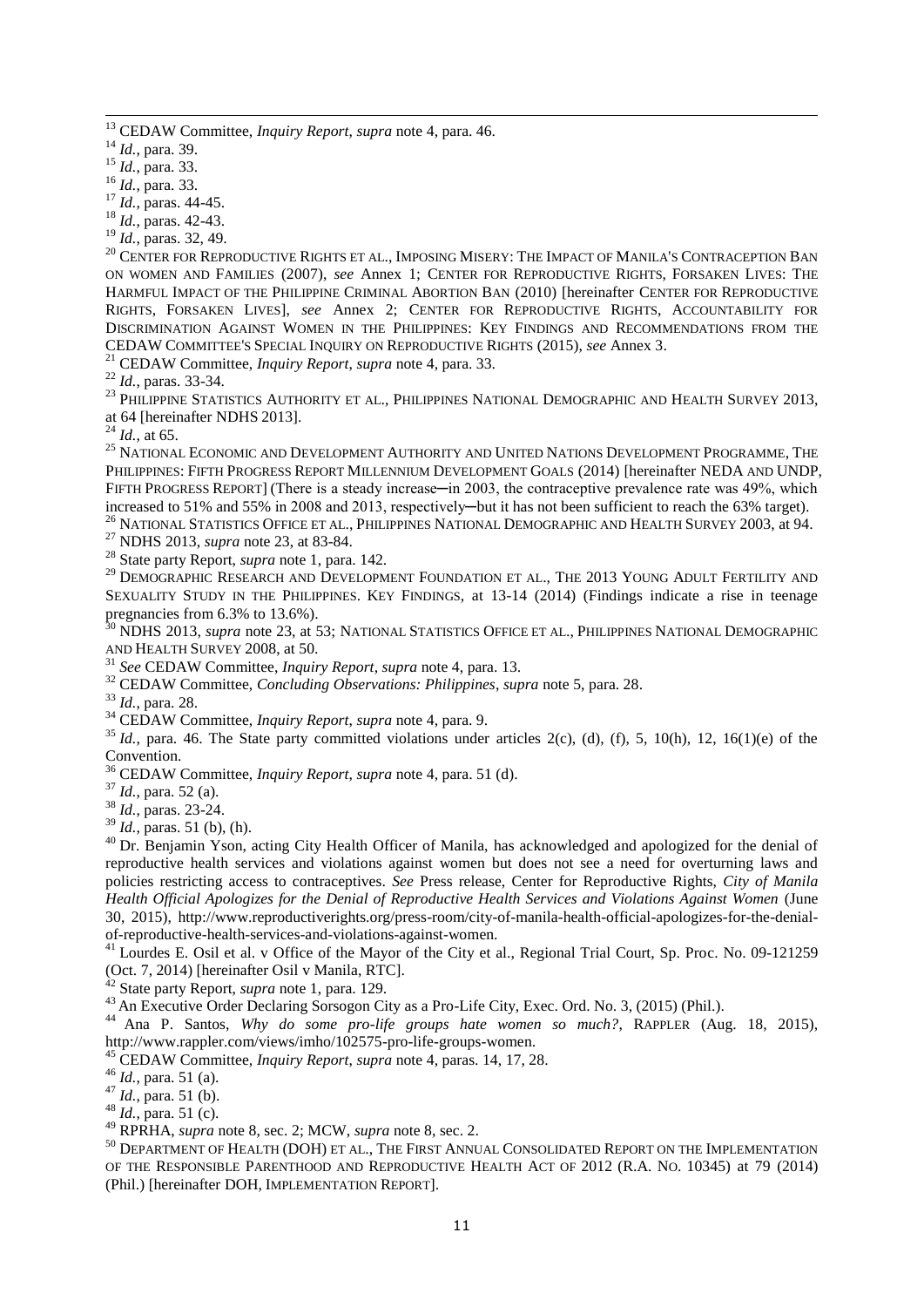<sup>51</sup> CEDAW Committee, *Inquiry Report*, *supra* note 4, para. 19.

<sup>52</sup> James M. Imbong and Lovely-Ann C. Imbong v Hon. Paquito N. Ochoa, Jr., et al., G.R. No. 204819 (S.C., Apr. 8, 2014) (Phil.), *available at* [http://www.lawphil.net/judjuris/juri2014/apr2014/gr\\_204819\\_2014.html](http://www.lawphil.net/judjuris/juri2014/apr2014/gr_204819_2014.html) [hereinafter Imbong v Ochoa]*.*

<sup>53</sup> RPRHA, *supra* note 8, sec. 3(e).

<sup>54</sup> *Id.*, sec. 14.

t

<sup>55</sup> *Id.*, sec. 20.

<sup>56</sup> *Id.*, secs. 3(f), 5, 6, 8, 10, 13, 16.

<sup>57</sup> Imbong v Ochoa, *supra* note 52. *See also* RPRHA, *supra* note 8, secs. 7, 17, 23.

<sup>58</sup> CEDAW Committee, *General Recommendation No.* 21: Equality in marriage and family relations (13<sup>th</sup> Sess., 1994), *in* Compilation of General Comments and General Recommendations Adopted by Human Rights Treaty Bodies, at 89, para. 22, U.N. Doc. HRI/GEN/1/Rev.9 (vol. II) (2008) [hereinafter CEDAW Committee, *Gen. Recommendation No. 21*].

<sup>59</sup> CEDAW Committee, *Inquiry Report*, *supra* note 4, para. 51 (l) (The Committee recommended that the State party ensure "[s]tate policies and legislation give priority to the protection of women's … sexual and reproductive health rights, over any religious postulates.") *See also* CEDAW Committee, *Concluding Observations: Dominican Republic*, para. 331, U.N. Doc. A/43/38 (1988) (The Committee considered that "an intermingling of the secular and religious spheres" is "a serious impediment to full implementation of the Convention").

<sup>60</sup> CEDAW Committee, *Inquiry Report*, *supra* note 4, paras. 52 (b) and (f). *See also* CEDAW Committee, *General Recommendation No. 24: Article 12 of the Convention (Women and Health)*, (20<sup>th</sup> Sess., 1999), *in* Compilation of General Comments and General Recommendations Adopted by Human Rights Treaty Bodies, at 106, para. 11, U.N. Doc. HRI/GEN/1/Rev.9 (vol. II) (2008) [hereinafter CEDAW Committee, *Gen. Recommendation No. 24*], ("It is discriminatory for a State party to refuse to legally provide for the performance of certain reproductive health services for women. For instance, if health service providers refuse to perform such services based on conscientious objection, measures should be introduced to ensure that women are referred to alternative health providers.") Also note that such provisions violate the obligations in the guidelines of the International Federation of Gynecology and Obstetrics (FIGO) and the Philippine Obstetrical and Gynecological Society (POGS) to provide patients with accurate information about their reproductive health and rights and refer them to alternative providers in cases of conscientious objection. *See* FIGO, *Rights-Based Code of Ethics. Professional and Ethical Responsibilities Concerning Sexual and Reproductive Rights*, (Oct. 2003), para. A(5), *available at*  http://www.figo.org/sites/default/files/uploads/wg-publications/wsrr/Rights-

Based\_%20Code\_of\_Ethics\_October%202003%20-%20Copy%20-%20Copy.pdf; POGS, *Position Statement on the Proposed 2010 Reproductive* http://www.pogsinc.org/files/pogs-position-statement-rhbill.pdf; POGS, *Ethical guidelines in obstetrical and gynecological practice, medical education and research*, at 17 (Nov. 2011) (copy on file with the Center).

Alliance For The Family Foundation Philippines, Inc. and Atty. Maria Concepcion S. Noche, et al., v Dr. Janette L. Garin, Secretary Designate of the Department of Health, et al*.,* (T.R.O.), G.R. No. 217872, (S.C., June 17, 2015) *available at* <http://alfi.org.ph/wp-content/uploads/2015/06/SC-TRO-RHimplementation1.pdf> [hereinafter T.R.O.]. *See also* Rina Jimenez-David, *Continuing challenges to RH Law*, INQUIRER.NET, July 3, 2015, http://opinion.inquirer.net/86366/continuing-challenges-to-rh-law; Jee Y. Geronimo, *Supreme Court stops distribution, sale of implants*, RAPPLER, June 30, 2015, http://www.rappler.com/nation/97983-sc-stopsdistribution-sale-implants.

<sup>62</sup> T.R.O., *supra* note 61.

<sup>63</sup> Department of Health, Creation of a National Implementation Team (NIT) and Regional Implementation Teams (RIT) for Republic Act 10354 (Responsible Parenthood and Reproductive Health Law of 2012), Administrative Order No. 2015-0002, (Jan. 26, 2015) (Phil.); Department of Health, Designation of the Members of the National Implementation Team (NIT) and for RA 10354 (Responsible Parenthood and Reproductive Health Law of 2012) created under Administrative Order No. 2015-0002, Department Personnel Order No. 2015-0200, (Jan. 21, 2015) (Phil.).

<sup>64</sup> DOH, IMPLEMENTATION REPORT, *supra* note 50; RPRHA, *supra* note 8, sec. 21 (requiring the DOH to submit an annual report before the end of April of each year to the President and Congress).

<sup>65</sup> RPRHA, *supra* note 8, sec. 22 (requiring the Congressional Oversight Committee to monitor and ensure effective implementation of the RPRHA).

<sup>66</sup> DOH, IMPLEMENTATION REPORT, *supra* note 50, at 18.

<sup>67</sup> Contraceptive budgets were cut in 2014, *see e.g.*, Charissa Luci, *Senate axing of P304-M contraceptives fund worries house chief*, MANILA BULLETIN (Dec. 14, 2013), http://www.mb.com.ph/senate-axing-of-p304-mcontraceptives-fund-worries-house-chief/; *Bicam OKs P2.264T nat'l budget for 2014*, RAPPLER (Dec. 10, 2013), http://www.rappler.com/nation/45632-bicam-oks-p2-264t-national-budget-for-2014.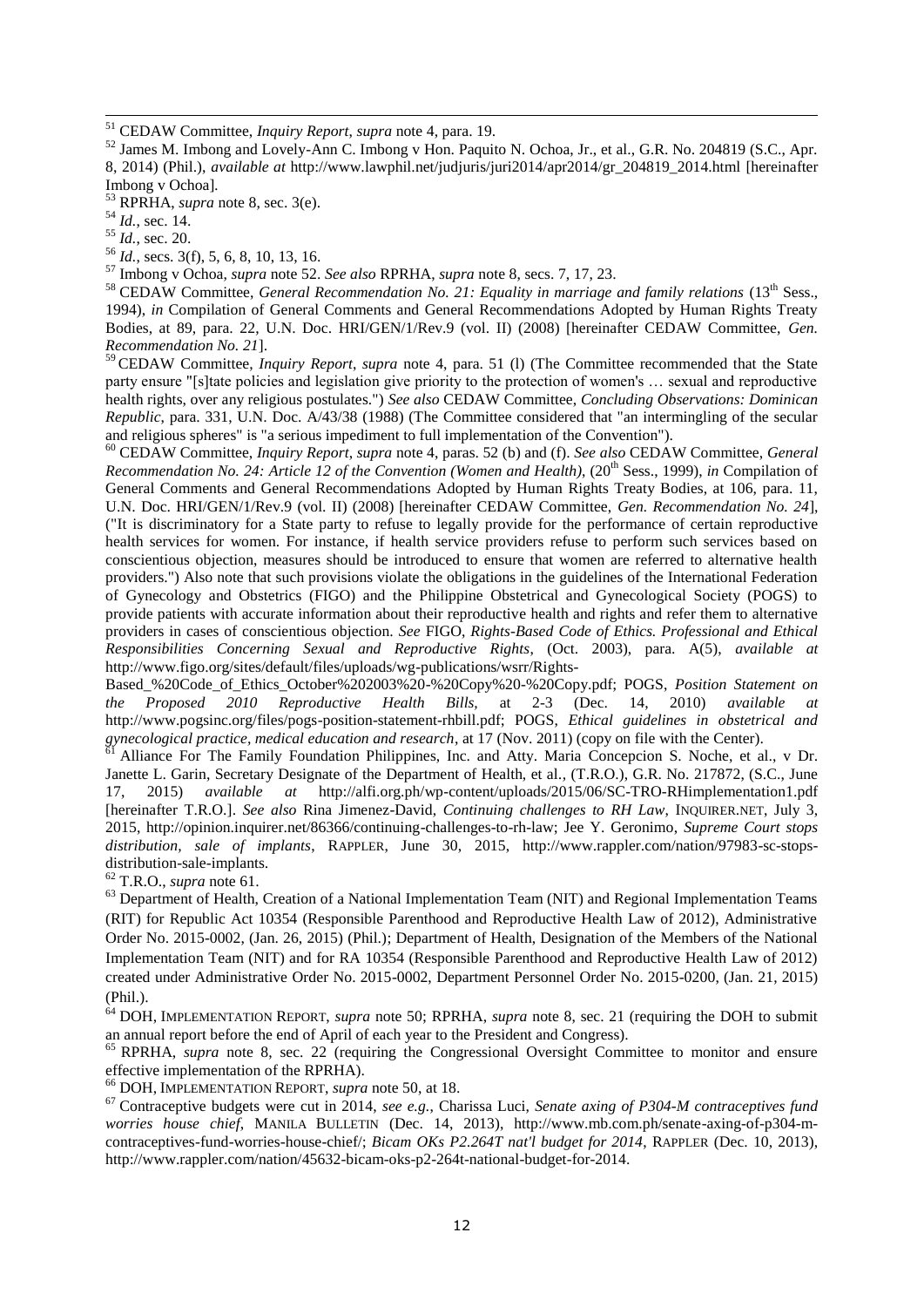68 <sup>68</sup> *See e.g.*, Lira Dalangin-Fernandez, *House leadership to expedite 2016 budget in face of quorum fear*, INTERAKSYON (Oct. 6, 2015), http://www.interaksyon.com/article/118555/house-leadership-to-expedite-2016 budget-in-face-of-quorum-fear; Jovee Marie de la Cruz, *House eyes approval of P3.002-T 2016 budget before adjournment*, BUSINESS MIRROR (Oct. 5, 2015), http://www.businessmirror.com.ph/house-eyes-approval-of-p3- 002-t-2016-budget-before-adjournment/.

<sup>69</sup> CEDAW Committee, *Concluding Observations: Mexico*, para. 33, U.N. Doc. CEDAW/C/MEX/CO/6 (2006); *India*, paras. 30, 31(b), U.N. Doc. CEDAW/C/IND/CO/4-5 (2013).

<sup>70</sup> *See* CEDAW Committee, *Concluding Observations: Costa Rica*, para. 32, U.N. Doc. CEDAW/CO/CRI/CO/5-6 (2011); *Lithuania*, para. 25, U.N. Doc. CEDAW/C/LTU/CO/4 (2008); *Nepal*, para. 32(g), U.N. Doc. CEDAW/C/NPL/CO/4-5 (2011) (Governments must ensure adequate access to contraceptives, including emergency contraception and information about contraceptives). *See also* CEDAW, article 16(1)(e) (Women should have "[t]he same rights to decide freely and responsibly on the number and spacing of their children and to have access to the information, education and means to enable them to exercise these rights"); CEDAW Committee, *Gen. Recommendation No. 21, supra* note 58, para. 22, ("In order to make an informed decision about safe and reliable contraceptive measures, women must have information about contraceptive measures and their use, and guaranteed access to sex education and family planning services").

<sup>71</sup> CEDAW Committee, *Inquiry Report*, *supra* note 4, para. 9.

<sup>72</sup> Bureau of Food and Drugs, Delisting of Levonorgestrel 750 mcg (Postinor) from Bureau of Food and Drugs Registry of Drug Products, Bureau Circular No. 18 s. 2001, (Dec. 7, 2001) (Phil.)*.*

<sup>73</sup> CEDAW Committee, *Inquiry Report*, *supra* note 4, para. 52 (c).

<sup>74</sup> *Id.*, para. 52 (a).

<sup>75</sup> *Id.*, para. 52 (c).

<sup>76</sup> NDHS 2013, *supra* note 22, at 190-191.

<sup>77</sup> *Id.*, at 190-191. Six percent of women aged 15-49 have ever experienced sexual violence with a higher percentage belonging to women having 5 or more children (11%) compared to women with fewer or no children at all (7% and 4% respectively).

<sup>78</sup> CEDAW Committee, *Inquiry Report*, *supra* note 4, para. 52 (c).

<sup>79</sup> *Id.*, paras. 37, 39.

<sup>80</sup> NDHS 2013, *supra* note 23, at 70.

<sup>81</sup> CEDAW Committee, *Inquiry Report*, *supra* note 4, para. 52 (c), ("The Committee further urges that the State party: … [r]eintroduce emergency contraception").

<sup>82</sup> RPRHA, *supra* note 8, sec. 9; IRR, *supra* note 10, Rule 7.01.

<sup>83</sup> CEDAW Committee, *Inquiry Report*, *supra* note 4, para. 51 (h).

<sup>84</sup> *Id.*, para. 52 (h).

<sup>85</sup> *Id.*, para. 51 (i).

<sup>86</sup> *Id.*, paras. 42-43.

<sup>87</sup> *Id.*, paras. 52 (h), (i).

<sup>88</sup> State party Report, *supra* note 1, para. 144.

<sup>89</sup> DOH, IMPLEMENTATION REPORT, *supra* note 50, at 36, *citing* Commission on Population, Memorandum on the AYHD Program Implementation Guidelines for 2015 (Oct. 16, 2014).

<sup>90</sup> *Id.*, at 39 ("T]he agency also began to develop guidelines for the Integration of Adolescent Reproductive Health and Sexuality Education, HIV/AIDS Education and Gender and Development in the K to 12 Basic Education Curriculum, including formulation of Comprehensive Sexuality Education Standards.")

<sup>91</sup> See, e.g., L.C. v Peru, CEDAW Committee, Commc'n No. 22/2009, para. 8.15, U.N. Doc. CEDAW/C/50/D/22/2009 (2011); CEDAW Committee, *Concluding Observations: Chile*, para. 228, U.N. Doc. A/54/38/Rev.1(SUPP) (1999); *Paraguay*, para. 131, U.N. Doc. A/51/38(SUPP) (1996).

<sup>92</sup> CEDAW Committee, *Inquiry Report*, *supra* note 4, para. 33.

<sup>93</sup> *Id.*, para. 51 (e).

<sup>94</sup> GUTTMACHER INSTITUTE, UNINTENDED PREGNANCY AND UNSAFE ABORTION IN THE PHILIPPINES: CONTEXT AND CONSEQUENCES, 3 In Brief (2013) [hereinafter GUTTMACHER INSTITUTE, UNINTENDED PREGNANCY], at 3, *available at* http://www.guttmacher.org/pubs/IB-unintended-pregnancy-philippines.pdf.<br><sup>95</sup> Millennium Development Case 5, UND is platticon the process of the state of the state of the state of the state of the state of th

<sup>95</sup> *Millennium Development Goal 5: UNDP in Philippines,* UNITED NATIONS DEVELOPMENT PROGRAMME, http://www.ph.undp.org/content/philippines/en/home/mdgoverview/overview/mdg5/ (last visited Oct. 13, 2015). <sup>96</sup> CEDAW Committee, *Inquiry Report*, *supra* note 4, para. 33.

<sup>97</sup> GUTTMACHER INSTITUTE, UNINTENDED PREGNANCY, *supra* note 94, at 5, citing GUTTMACHER INSTITUTE, MEETING WOMEN'S CONTRACEPTIVE NEEDS IN THE PHILIPPINES, 1 In Brief, (2009) *available at*  https://www.guttmacher.org/pubs/2009/04/15/IB\_MWCNP.pdf.

<sup>98</sup> NEDA AND UNDP, FIFTH PROGRESS REPORT, *supra* note 25, at 73, figure 66, Maternal Mortality Ratio, (*citing* National Statistical Coordination Board (1990-1995); National Demographic and Health Survey, Family Planning Survey, Family Health Survey, Philippine Statistics Authority-National Statistics Office (1998-2011)).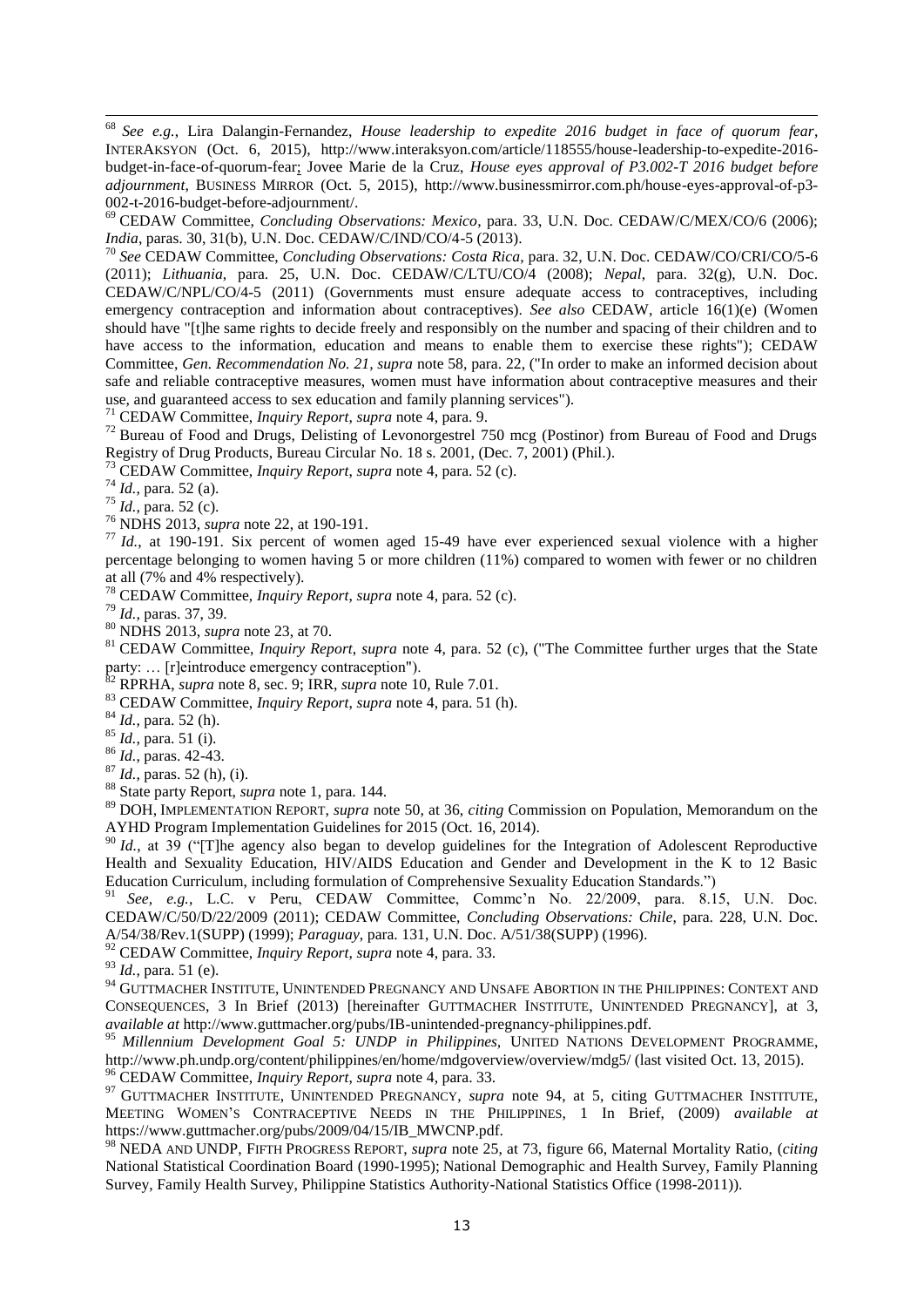į <sup>99</sup> *Id.*

<sup>100</sup> CEDAW Committee, *Concluding Observations: Philippines*, *supra* note 5, para. 27.

<sup>101</sup> *Id.*, para. 28. *See also*, CEDAW Committee, *General Recommendation No. 33 on women's access to justice*, at 18, para. 47, U.N. Doc. CEDAW/C/GC/33 (2015) ("Criminal codes or acts … discriminate against women by: … [c]riminalizing forms of behaviour that can be performed only by women, such as abortion"), and CEDAW Committee, *Gen. Recommendation No. 24*, *supra* note 60, para. 31(c), ("When possible, legislation criminalizing abortion should be amended, in order to withdraw punitive measures imposed on women who undergo abortion").

<sup>102</sup> Committee on Economic, Social and Cultural Rights, *Concluding Observations: Philippines*, para. 31, U.N. Doc. E/C.12/PHL/CO/4 (2008) ("The Committee notes with concern that, under the State party's legal system, abortion is illegal in all circumstances, even when the woman's life or health is in danger or pregnancy is the result of rape or incest, and that complications from unsafe, clandestine abortions are among the principal causes of maternal deaths. … [T]he Committee encourages the State party to address, as a matter of priority, the problem of maternal deaths as a result of clandestine abortions, and consider reviewing its legislation criminalising abortion in all circumstances.").

<sup>103</sup> Human Rights Committee, *Concluding Observations: Philippines*, para. 13, U.N. Doc. CCPR/C/PHL/CO/4 (2012) ("The Committee regrets the absolute ban on abortions, which compels pregnant women to seek clandestine and harmful abortion services, and accounts for a significant number of maternal deaths. … The State party should review its legislation with a view to making provision for exceptions to the prohibition of abortion, such as protection of life or health of the mother, and pregnancy resulting from rape or incest, in order to prevent women from having to seek clandestine harmful abortions.").

<sup>104</sup> PHIL. CONST. (1987), art. II, sec. 12.

105 States whose constitutions contain protections for the life of the unborn but permit abortion in certain circumstances include Kenya, Hungary, Costa Rica, Republic of Ireland, Slovak Republic and Poland. *See* CONST., arts. 26 (2), (4) (2010) (Kenya); A MAGYAR KÖZTÁRSASÁG ALKOTMÁNYA [CONSTITUTION OF THE REPUBLIC OF HUNGARY] (2011), art. II; Law on the Protection of Fetal Life (Act LXXIX of 1992) (Hung.); CONST. (1949), title IV, art. 21 (Costa Rica); Código Penal (Penal Code) No. 4573, art. 121, May 4, 1970 (Costa Rica); IR. CONST., 1937, art. 40 (3.3); Attorney General v X and Others, [1992] 1 I/R/ 846P (Ir.); Nález Ústavného súdu Slovenskej republiky, sp. zn. [Decision of the Constitutional Court of the Slovak Republic, No. PL. ÚS 12/01-297] (Dec. 4, 2007) (unofficial translation on file with the Center for Reproductive Rights), CONST. (1997), art. 38 (Pol.).

<sup>106</sup> CENTER FOR REPRODUCTIVE RIGHTS, FORSAKEN LIVES, *supra* note 20, at 13; REVISED PENAL CODE, Act No. 3815, arts. 256-259 (Phil.) [hereinafter REV. PENAL CODE].

<sup>107</sup> REV. PENAL CODE, *supra* note 106, arts. 256-259 (prescribes a prison term of up to six years for a pregnant woman who obtains an abortion, and for any person, including medical professionals, who causes or assists with an abortion with the consent of the woman).

<sup>108</sup> *Arrested for abortion*, TEMPO (July 31, 2013), http://www.tempo.com.ph/2013/07/31/arrested-for-abortion/; Ed Mahilum, *92-year-old abortionist arrested*, MANILA BULLETIN (Oct. 1, 2013), http://www.mb.com.ph/92-yearold-abortionist-arrested/; Aie Balagtas *See*, *Woman nabbed for abortion*, THE PHILIPPINE STAR (July 12, 2015), http://www.philstar.com/metro/2015/07/12/1475986/woman-nabbed-abortion.

<sup>109</sup> Pete Laude, *Student dies from abortion; midwife, aide arrested*, THE PHILIPPINE STAR (Apr. 1, 2012), http://www.philstar.com/metro/792774/student-dies-abortion-midwife-aide-arrested; Rey Galupo, *Man arrested for forcing girlfriend to undergo abortion*, THE PHILIPPINE STAR (Sept. 22, 2014), http://www.philstar.com/metro/2014/09/22/1371700/man-arrested-forcing-girlfriend-undergo-abortion.

<sup>110</sup> MCW, *supra* note 8, sec. 12.

<sup>111</sup> RPRHA, *supra* note 8, sec. 3(j).

 $^{112}$  *Id.*, sec. 4(s).

<sup>113</sup> Criminal Code Committee, Department of Justice–Republic of the Philippines, http://www.doj.gov.ph/ criminal-code-committee.html (last visited Oct. 13, 2015).

<sup>114</sup> Criminal Code Committee, The Criminal Code of the Philippines (Draft) (copy on file with the Center) [hereinafter Draft Criminal Code].

<sup>115</sup> Press release, Center for Reproductive Rights, *Philippine Department of Justice Fails to Include Grounds for Abortion in Draft Criminal Code* (Sept. 10, 2014), http://www.reproductiverights.org/press-room/philippinedepartment-of-justice-fails-to-include-grounds-for-abortion-in-draft-criminal-code.

<sup>116</sup> Criminal Code Committee, The Criminal Code of the Philippines (Draft), secs. 23, 53 (Sept. 2014), *available at* https://www.doj.gov.ph/files/ccc/Criminal\_Code\_September-2014(draft).pdf.

<sup>117</sup> *Id.*, secs. 23, 53.

<sup>118</sup> *Id.*, secs. 23, 53.

<sup>119</sup> CEDAW Committee, *Inquiry Report*, *supra* note 4, para. 52 (e).

<sup>120</sup> GUTTMACHER INSTITUTE, UNINTENDED PREGNANCY, *supra* note 94, at 5.

<sup>121</sup> Singh S et al., GUTTMACHER INSTITUTE, UNINTENDED PREGNANCY AND INDUCED ABORTION IN THE PHILIPPINES: CAUSES AND CONSEQUENCES, at 6 (2006) [hereinafter Singh, CAUSES AND CONSEQUENCES]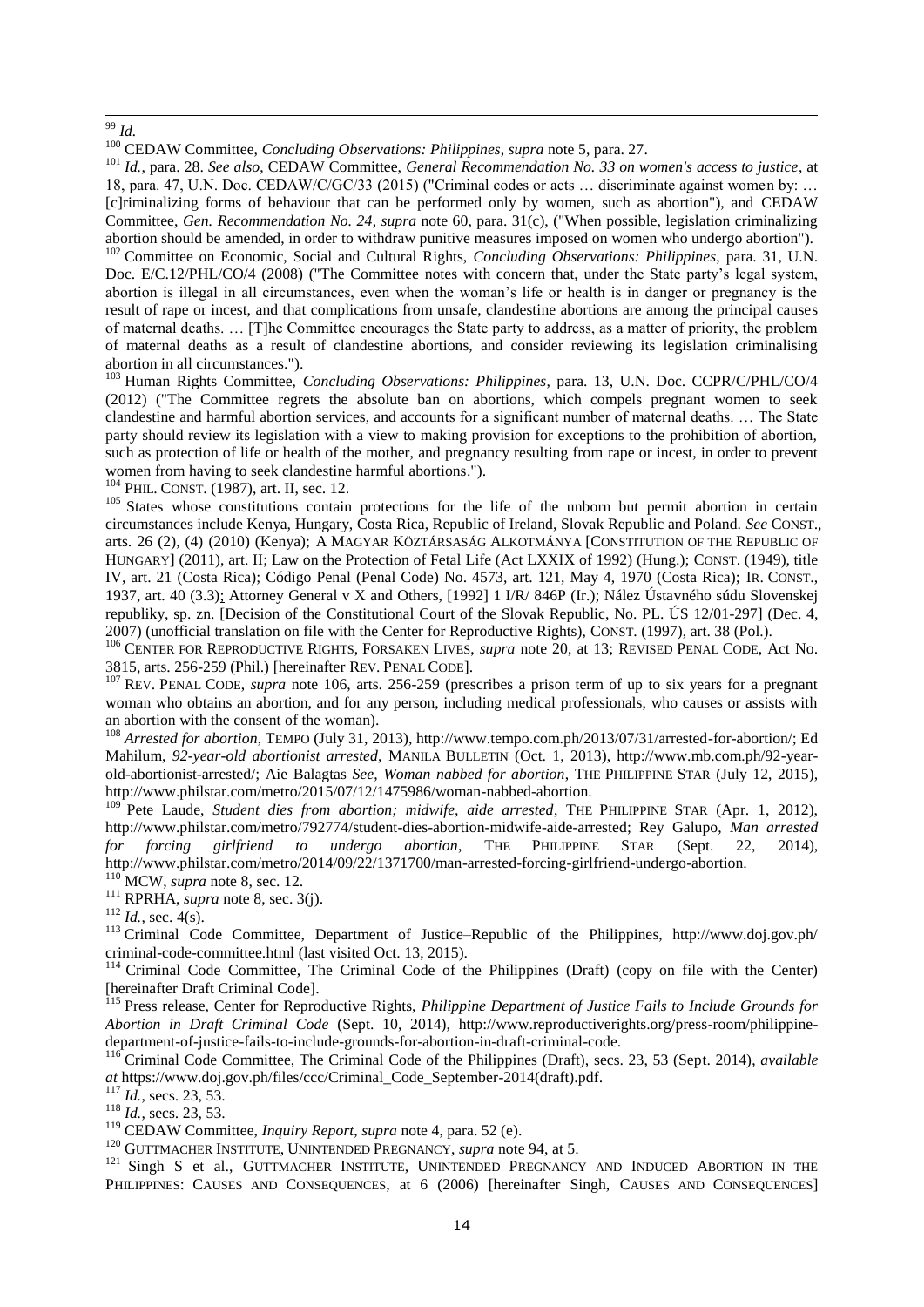*available at* http://www.guttmacher.org/pubs/2006/08/08/PhilippinesUPIA.pdf. *See also id.*, at 21 ("Complications following an unsafe abortion can include retained pregnancy tissue, infection, hemorrhage, septic shock, anemia, abdominal injury (including uterine perforation), cervical or bowel damage, and toxic reactions to chemicals or drugs used to induce the abortion. Over the long term, such complications may lead to chronic problems such as pelvic infection, which increases the risk of ectopic pregnancy and infertility. In the most extreme cases, women can die from complications"); CENTER FOR REPRODUCTIVE RIGHTS, FORSAKEN LIVES, *supra* note 20, at 14. <sup>122</sup> Singh, CAUSES AND CONSEQUENCES, *supra* note 121, at 22.

<sup>123</sup> Sheila Crisostomo, *RH to help stop rise in abortion cases – DOH*, THE PHILIPPINE STAR (Mar. 7, 2014), [http://www.philstar.com/headlines/2014/03/07/1298062/rh-help-stop-rise-abortion-cases-doh.](http://www.philstar.com/headlines/2014/03/07/1298062/rh-help-stop-rise-abortion-cases-doh)

<sup>124</sup> CEDAW Committee, *Concluding Observations: Philippines*, *supra* note 5, para. 28.

<sup>125</sup> CENTER FOR REPRODUCTIVE RIGHTS, FORSAKEN LIVES, *supra* note 20, at 55 (citing Metro Manila-based NGO, Interview with Gina, Metro Manila (Jan. 29, 2009) ("I was left alone lying there, wondering when they would attend to me…. My back was totally soaked in blood. Yet, nobody came to my aid.")); Center for Reproductive Rights, *Documentation Report, Focus Group Discussion on Post-Abortion Care,* Profile of Angel (May 27, 2014) [hereinafter FGD Report] (copy on file with the Center) ("the hospital staff, humiliated her in front of other patients in the Emergency Room, shouting at the top of her voice, calling her *mamamatay-baby* (baby murderer) … she was made to wait in the Operating Room which lasted for 24 hours"); FGD Report, Profile of Beth ("Beth had a traumatic experience because she was not taken care of by the nurses and she almost died.")

<sup>126</sup> CENTER FOR REPRODUCTIVE RIGHTS, FORSAKEN LIVES, *supra* note 20, at 56 (citing Christy Marfil, counsellor at the Institute for Social Studies and Action, Interview with Jess, Quezon City (Mar. 20, 2009) ("Many women who go to public hospitals are actually ridiculed and not treated as soon as they come in bleeding. The hospital staff believe that they are supposed to give the women a "lesson" by threatening her [with police or media exposure] or making her wait for her turn or not providing immediate action even if the woman is all blood[y] and shaking from infections.")); FGD Report, *supra* note 125, Profile of Alice ("When she reached the hospital, she was not given immediate medical attention because the hospital staff wanted her to admit first that she had an abortion."); Profile of Nely ("She pleaded that she be given medical attention but the doctors ignored her pleas. Every time she pleaded, they would ask her to admit what really happened and continued to ignore her when they failed to get her to admit that she had an abortion.")

<sup>127</sup> FGD Report, *supra* note 125, Profile of Kathleen ("She stayed at the hospital for almost two hours but she was not admitted. The hospital staff told her "*baka madamay ang* hospital" (the hospital may face liability)."); Profile of Medy ("She was asked to divulge what drug she took and to admit that she had an abortion, otherwise, they threatened not to admit her at the hospital and to file criminal charges against her."); Profile of Diane (who was refused medical treatment to remove the remaining products of conception at three separate hospitals).

<sup>128</sup> WORLD HEALTH ORGANISATION (WHO), MODEL LIST OF ESSENTIAL MEDICINES, 19<sup>TH</sup> LIST (Apr. 2015), sec. 22.1, at 38.

<sup>129</sup> *BFAD Advisory 2002-02. Misoprostol (Cytotec): Unregistered Drug Product,* Food and Drug Administration Philippines (FDA), http://www.fda.gov.ph/advisories/pharmaceutical/38928-bfad-advisory-no-02-02s (last visited Oct. 14, 2015) [hereinafter *BFAD Advisory 2002-02*] (The circular has not been withdrawn and is still effective). *See also* WHO, Expert Opinion on House Bill 4643 on Abortive Substances and Devices in the Philippines (Nov. 7, 2006) (Misoprostol, a prostaglandin, can be used for other lifesaving purposes such as therapeutic abortion in cases of missed abortion, intrauterine fetal death, and severe eclampsia, and cervical ripening prior to obstetrical/gynecological procedures such as therapeutic curettage and insertion of intrauterine devices.).

<sup>130</sup> The FDA was then known as the Bureau of Food and Drugs (BFAD).

<sup>131</sup> *BFAD Advisory 2002-02, supra* note 129.

<sup>132</sup> See Food, Drug, and Cosmetic Act, Rep. Act No. 3720 (1963) (Phil.); Food and Drug Administration (FDA) Act of 2009, Rep. Act No. 9711 (2009) (Phil.). The Food, Drug, and Cosmetic Act, sec. 12, as amended by the Food and Drug Administration (FDA) Act of 2009, provides for imprisonment of one to ten years, fines of up to 500,000 pesos, or both.

<sup>133</sup> RPRHA, *supra* note 8, secs. 4(c), 4(d), 5; IRR, *supra* note 10, sec. 3.01(y).

<sup>134</sup> CEDAW Committee, *General Recommendation No. 28 on the core obligations of States parties under article 2 of the Convention on the Elimination of All Forms of Discrimination against Women*, paras. 33-34, U.N. Doc. CEDAW/C/GC/28 (2010) (In respect of article 2(c) of the Convention, States parties must ensure that courts apply the principle of equality in line with the obligations in the Convention, and women have recourse to affordable, accessible and timely remedies (with legal aid and assistance as necessary); CEDAW Committee, *Gen. Recommendation No. 24*, *supra* note 60, para. 13, (In respect of article 12 of the Convention, States parties must ensure that legislation, executive action and policy comply with their obligations as regards equal access to health care and to ensure effective judicial action.).

<sup>135</sup> CEDAW Committee, *Inquiry Report*, *supra* note 4, paras. 20, 44─45.

<sup>136</sup> *Id.*, para. 51 (j).

ī

<sup>137</sup> *Id.*, para. 52 (e), (g).